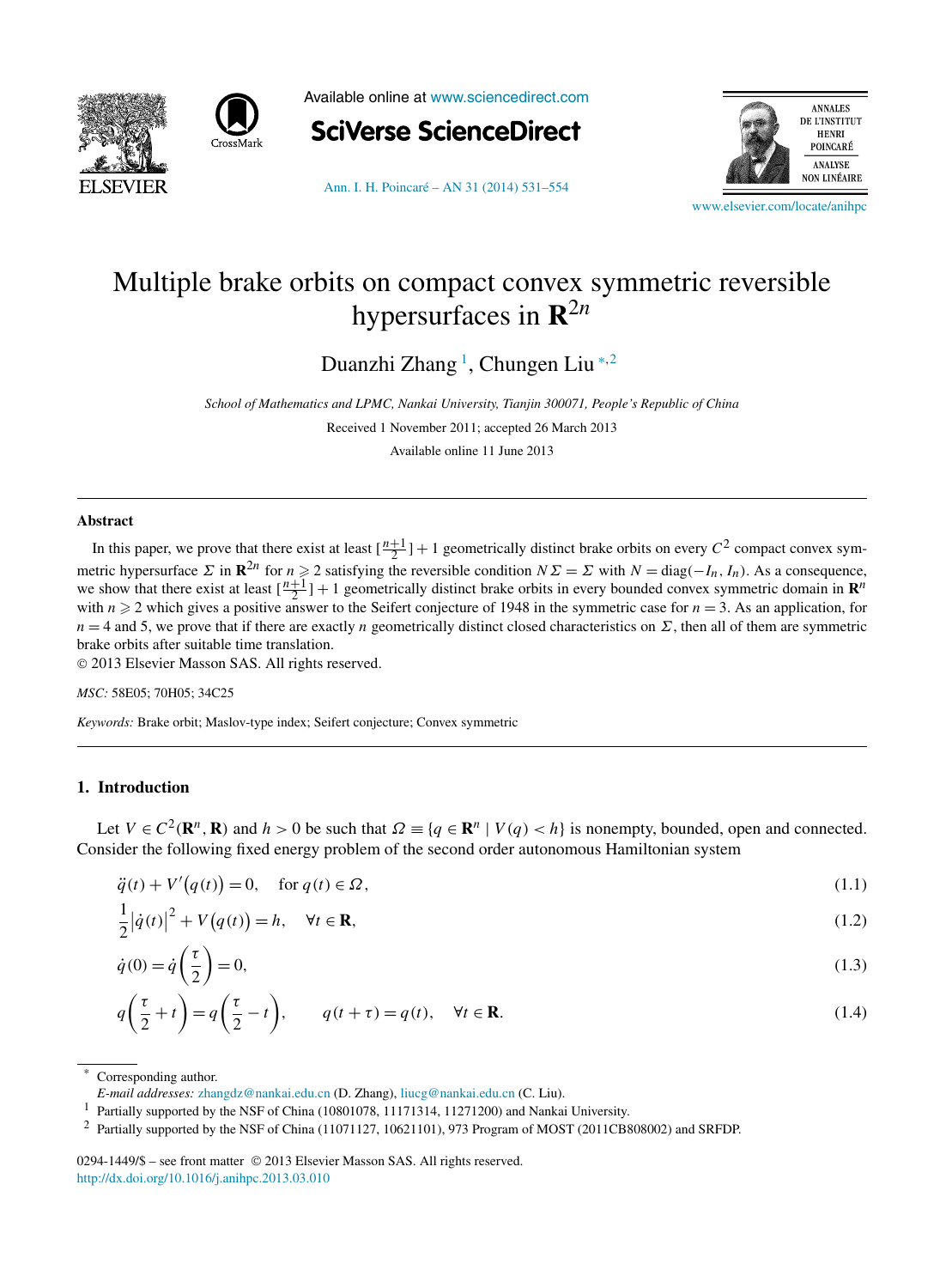<span id="page-1-0"></span>A solution (τ, *q*) of [\(1.1\)–\(1.4\)](#page-0-0) is called a *brake orbit* in Ω. We call two brake orbits  $q_1$  and  $q_2$ : **R** → **R**<sup>*n*</sup> *geometrically distinct* if  $q_1(\mathbf{R}) \neq q_2(\mathbf{R})$ .

We denote by  $\mathcal{O}(\Omega)$  and  $\tilde{\mathcal{O}}(\Omega)$  the sets of all brake orbits and geometrically distinct brake orbits in  $\Omega$  respectively. Let  $J_k = \begin{pmatrix} 0 & -I_k \\ I_k & 0 \end{pmatrix}$  and  $N_k = \begin{pmatrix} -I_k & 0 \\ 0 & I_k \end{pmatrix}$  with  $I_k$  being the identity in  $\mathbf{R}^k$ . If  $k = n$  we will omit the subscript *k* for convenience, i.e.,  $J_n = J$  and  $N_n = N$ .

The symplectic group  $\text{Sp}(2k)$  for any  $k \in \mathbb{N}$  is defined by

$$
Sp(2n) = \left\{ M \in \mathcal{L}(\mathbf{R}^{2k}) \middle| M^T J_k M = J_k \right\},\
$$

where  $M<sup>T</sup>$  is the transpose of matrix *M*.

For any  $\tau > 0$ , the symplectic path in Sp(2*k*) starting from the identity  $I_{2k}$  is defined by

$$
\mathcal{P}_{\tau}(2k) = \{ \gamma \in C\big( [0, \tau], \operatorname{Sp}(2k) \big) \mid \gamma(0) = I_{2k} \big\}.
$$

Suppose that  $H \in C^2(\mathbb{R}^{2n} \setminus \{0\}, \mathbb{R}) \cap C^1(\mathbb{R}^{2n}, \mathbb{R})$  satisfying

$$
H(Nx) = H(x), \quad \forall x \in \mathbf{R}^{2n}.
$$
\n
$$
(1.5)
$$

We consider the following fixed energy problem

$$
\dot{x}(t) = JH'(x(t)),\tag{1.6}
$$

$$
H(x(t)) = h,\tag{1.7}
$$

$$
x(-t) = Nx(t),
$$
\n<sup>(1.8)</sup>

$$
x(\tau + t) = x(t), \quad \forall t \in \mathbf{R}.\tag{1.9}
$$

A solution  $(\tau, x)$  of  $(1.6)$ – $(1.9)$  is also called a *brake orbit* on  $\Sigma := \{y \in \mathbb{R}^{2n} \mid H(y) = h\}.$ 

**Remark 1.1.** It is well known that via

$$
H(p,q) = \frac{1}{2}|p|^2 + V(q),\tag{1.10}
$$

 $x = (p, q)$  and  $p = \dot{q}$ , the elements in  $\mathcal{O}(\{V < h\})$  and the solutions of (1.6)–(1.9) are one-to-one correspondent.

In more general setting, let  $\Sigma$  be a  $C^2$  compact hypersurface in  $\mathbb{R}^{2n}$  bounding a compact set *C* with nonempty interior. Suppose *Σ* has non-vanishing Gaussian curvature and satisfies the reversible condition  $N(\Sigma - x_0) = \Sigma$  –  $x_0 := \{x - x_0 \mid x \in \Sigma\}$  for some  $x_0 \in C$ . Without loss of generality, we may assume  $x_0 = 0$ . We denote the set of all such hypersurfaces in  $\mathbb{R}^{2n}$  by  $\mathcal{H}_b(2n)$ . For  $x \in \Sigma$ , let  $N_{\Sigma}(x)$  be the unit outward normal vector at  $x \in \Sigma$ . Note that by the reversible condition there holds  $N_{\Sigma}(Nx) = NN_{\Sigma}(x)$ . We consider the dynamics problem of finding  $\tau > 0$  and an absolutely continuous curve *x* :  $[0, \tau] \rightarrow \mathbb{R}^{2n}$  such that

$$
\dot{x}(t) = JN_{\Sigma}(x(t)), \quad x(t) \in \Sigma,
$$
\n(1.11)

$$
x(-t) = Nx(t), \qquad x(\tau + t) = x(t), \quad \text{for all } t \in \mathbf{R}.\tag{1.12}
$$

A solution  $(τ, x)$  of the problem  $(1.11)$ – $(1.12)$  is a special closed characteristic on Σ, here we still call it a brake orbit on *Σ*.

We also call two brake orbits  $(\tau_1, x_1)$  and  $(\tau_2, x_2)$  *geometrically distinct* if  $x_1(\mathbf{R}) \neq x_2(\mathbf{R})$ , otherwise we say they are equivalent. Any two equivalent brake orbits are geometrically the same. We denote by  $\mathcal{J}_b(\Sigma)$  the set of all brake orbits on *Σ*, by  $[(\tau, x)]$  the equivalent class of  $(\tau, x) \in \mathcal{J}_b(\Sigma)$  in this equivalent relation and by  $\tilde{\mathcal{J}}_b(\Sigma)$  the set of [*(τ,x)*] for all *(τ,x)* ∈ J*b(Σ)*. From now on, in the notation [*(τ,x)*] we always assume *x* has minimal period *τ* . We also denote by  $\mathcal{J}(\Sigma)$  the set of all geometrically distinct closed characteristics on  $\Sigma$ .

Let  $(\tau, x)$  be a solution of  $(1.6)$ – $(1.9)$ . We consider the boundary value problem of the linearized Hamiltonian system

$$
\dot{y}(t) = JH''(x(t))y(t),
$$
\n(1.13)

$$
y(t + \tau) = y(t),
$$
  $y(-t) = Ny(t),$   $\forall t \in \mathbb{R}.$  (1.14)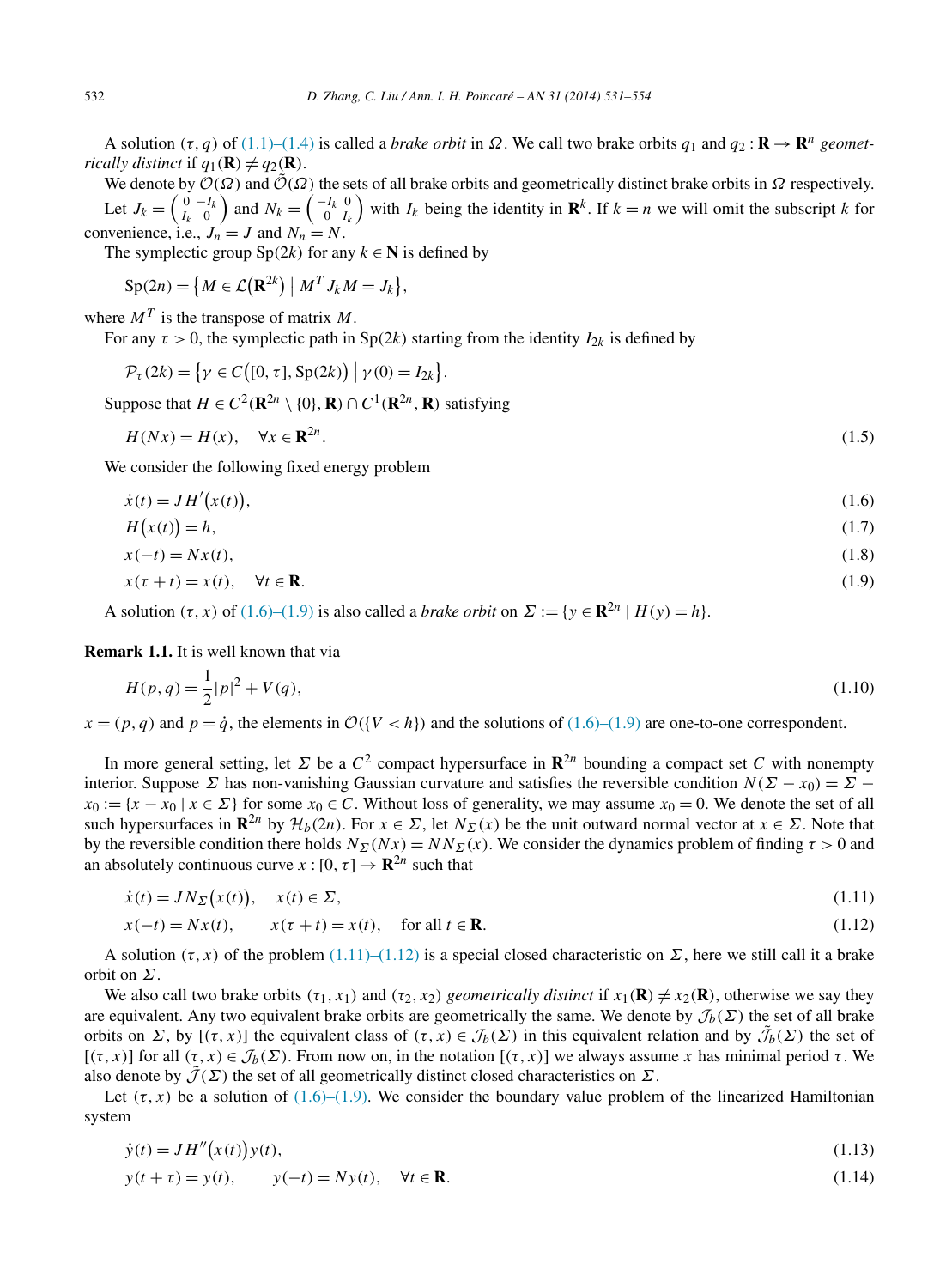Denote by  $\gamma_x(t)$  the fundamental solution of the system [\(1.13\),](#page-1-0) i.e.,  $\gamma_x(t)$  is the solution of the following problem

$$
\dot{\gamma}_x(t) = J H''\big(x(t)\big)\gamma_x(t),\tag{1.15}
$$

$$
\gamma_x(0) = I_{2n}.\tag{1.16}
$$

We call  $\gamma_x \in C([0, \tau/2], Sp(2n))$  the *associated symplectic path* of  $(\tau, x)$ .

Let  $B_1^n(0)$  denote the open unit ball  $\mathbb{R}^n$  centered at the origin 0. In [\[20\]](#page-23-0) of 1948, H. Seifert proved  $\tilde{\mathcal{O}}(\Omega) \neq \emptyset$ provided  $V' \neq 0$  on  $\partial \Omega$ ,  $\overline{V}$  is analytic and  $\Omega$  is homeomorphic to  $B_1^n(0)$ . Then he proposed his famous conjecture:  $^{\#}\tilde{\mathcal{O}}(\Omega) \geqslant n$  *under the same conditions.* 

After 1948, many studies have been carried out for the brake orbit problem. S. Bolotin proved first in [\[4\]](#page-23-0) (also see [\[5\]\)](#page-23-0) of 1978 the existence of brake orbits in general setting. K. Hayashi in [\[10\],](#page-23-0) H. Gluck and W. Ziller in [\[8\],](#page-23-0) and V. Benci in [\[2\]](#page-23-0) in 1983–1984 proved  $\stackrel{\#}{\mathcal{O}}(\Omega) \ge 1$  if *V* is  $C^1$ ,  $\overline{\Omega} = \{V \le h\}$  is compact, and  $V'(q) \ne 0$  for all  $q \in \partial \Omega$ . In 1987, P.H. Rabinowitz in [\[19\]](#page-23-0) proved that if *H* satisfies [\(1.5\),](#page-1-0)  $\Sigma = H^{-1}(h)$  is star-shaped, and  $x \cdot H'(x) \neq 0$  for all  $x \in \Sigma$ , then  $\sqrt[\#]{b}(\Sigma) \geq 1$ . In 1987, V. Benci and F. Giannoni gave a different proof of the existence of one brake orbit in [\[3\].](#page-23-0)

In 1989, A. Szulkin in [\[21\]](#page-23-0) proved that  $\mathcal{F}_{b}(H^{-1}(h)) \geq n$ , if *H* satisfies conditions in [\[19\]](#page-23-0) of Rabinowitz and the In 1989, A. Szulkin in [21] proved that "*J<sub>b</sub>*(*H* +(*h*)) ≥ *n*, if *H* satisfies conditions in [19] of Rabinowitz and the energy hypersurface  $H^{-1}(h)$  is  $\sqrt{2}$ -pinched. E.W.C. van Groesen in [\[9\]](#page-23-0) of 1985 and A. Ambro in [\[1\]](#page-23-0) of 1993 also proved  $\mathbb{H}(\Omega) \geq n$  under different pinching conditions.

Without pinching condition, in [\[17\]](#page-23-0) Y. Long, C. Zhu and the first author of this paper proved the following result:  $For\ n \geqslant 2$ , suppose  $H$  satisfies

(H1) (*smoothness*)  $H \in C^2(\mathbb{R}^{2n} \setminus \{0\}, \mathbb{R}) \cap C^1(\mathbb{R}^{2n}, \mathbb{R})$ ,

(H2) (*reversibility*)  $H(Ny) = H(y)$  *for all*  $y \in \mathbb{R}^{2n}$ ,

(H3) (*convexity*)  $H''(y)$  *is positive definite for all*  $y \in \mathbf{R}^{2n} \setminus \{0\}$ ,

(H4) (*symmetry*)  $H(-y) = H(y)$  *for all*  $y \in \mathbb{R}^{2n}$ .

*Then for any given*  $h > min{H(y) | y \in \mathbb{R}^{2n}}$  *and*  $\Sigma = H^{-1}(h)$ *, there holds* 

 $^{\#}\tilde{\mathcal{J}}_b(\Sigma)\geqslant 2.$ 

As a consequence they also proved that: *For*  $n \ge 2$ *, suppose*  $V(0) = 0$ *,*  $V(q) \ge 0$ *,*  $V(-q) = V(q)$  *and*  $V''(q)$  *is positive definite for all*  $q \in \mathbb{R}^n \setminus \{0\}$ *. Then for*  $\Omega \equiv \{q \in \mathbb{R}^n \mid V(q) < h\}$  *with*  $h > 0$ *, there holds* 

 $^{\#}\tilde{\mathcal{O}}(\Omega)\geqslant 2.$ 

Under the same condition of [\[17\],](#page-23-0) in 2009 Liu and Zhang in [\[14\]](#page-23-0) proved that  $\sqrt[\#]{b}(\Sigma) \geq \lceil \frac{n}{2} \rceil + 1$ , also they proved  $^{\#}\tilde{\mathcal{O}}(\Omega) \geqslant [\frac{n}{2}] + 1$  under the same condition of [\[17\].](#page-23-0) Moreover if all brake orbits on *Σ* are nondegenerate, Liu and Zhang in [\[14\]](#page-23-0) proved that  $^{\#}\tilde{J}_b(\Sigma) \geq n + \mathfrak{A}(\Sigma)$ , where  $2\mathfrak{A}(\Sigma)$  is the number of geometrically distinct asymmetric brake orbits on *Σ*.

**Definition 1.1.** We denote

 $\mathcal{H}_b^c(2n) = \left\{ \Sigma \in \mathcal{H}_b(2n) \mid \Sigma \text{ is strictly convex} \right\},\$  $\mathcal{H}_b^{s,c}(2n) = \left\{ \Sigma \in \mathcal{H}_b^c(2n) \mid -\Sigma = \Sigma \right\}.$ 

**Definition 1.2.** For  $\Sigma \in \mathcal{H}_{b}^{s,c}(2n)$ , a brake orbit  $(\tau, x)$  on  $\Sigma$  is called symmetric if  $x(\mathbf{R}) = -x(\mathbf{R})$ . Similarly, for a  $C^2$ convex symmetric bounded domain  $\Omega \subset \mathbb{R}^n$ , a brake orbit  $(\tau, q) \in \mathcal{O}(\Omega)$  is called symmetric if  $q(\mathbf{R}) = -q(\mathbf{R})$ .

Note that a brake orbit *(τ,x)* ∈ J*b(Σ)* with minimal period *τ* is symmetric if *x(t* +*τ/*2*)* = −*x(t)* for *t* ∈ **R**, a brake orbit *(τ,q)* ∈ O*(Ω)* with minimal period *τ* is symmetric if *q(t* + *τ/*2*)* = −*q(t)* for *t* ∈ **R**.

In this paper, we denote by **N**, **Z**, **Q** and **R** the sets of positive integers, integers, rational numbers and real numbers respectively. We denote by  $\langle \cdot, \cdot \rangle$  the standard inner product in  $\mathbb{R}^n$  or  $\mathbb{R}^{2n}$ , by  $(\cdot, \cdot)$  the inner product of corresponding Hilbert space. For any  $a \in \mathbf{R}$ , we denote  $E(a) = \inf\{k \in \mathbf{Z} \mid k \geq a\}$  and  $[a] = \sup\{k \in \mathbf{Z} \mid k \leq a\}$ .

The following are the main results of this paper.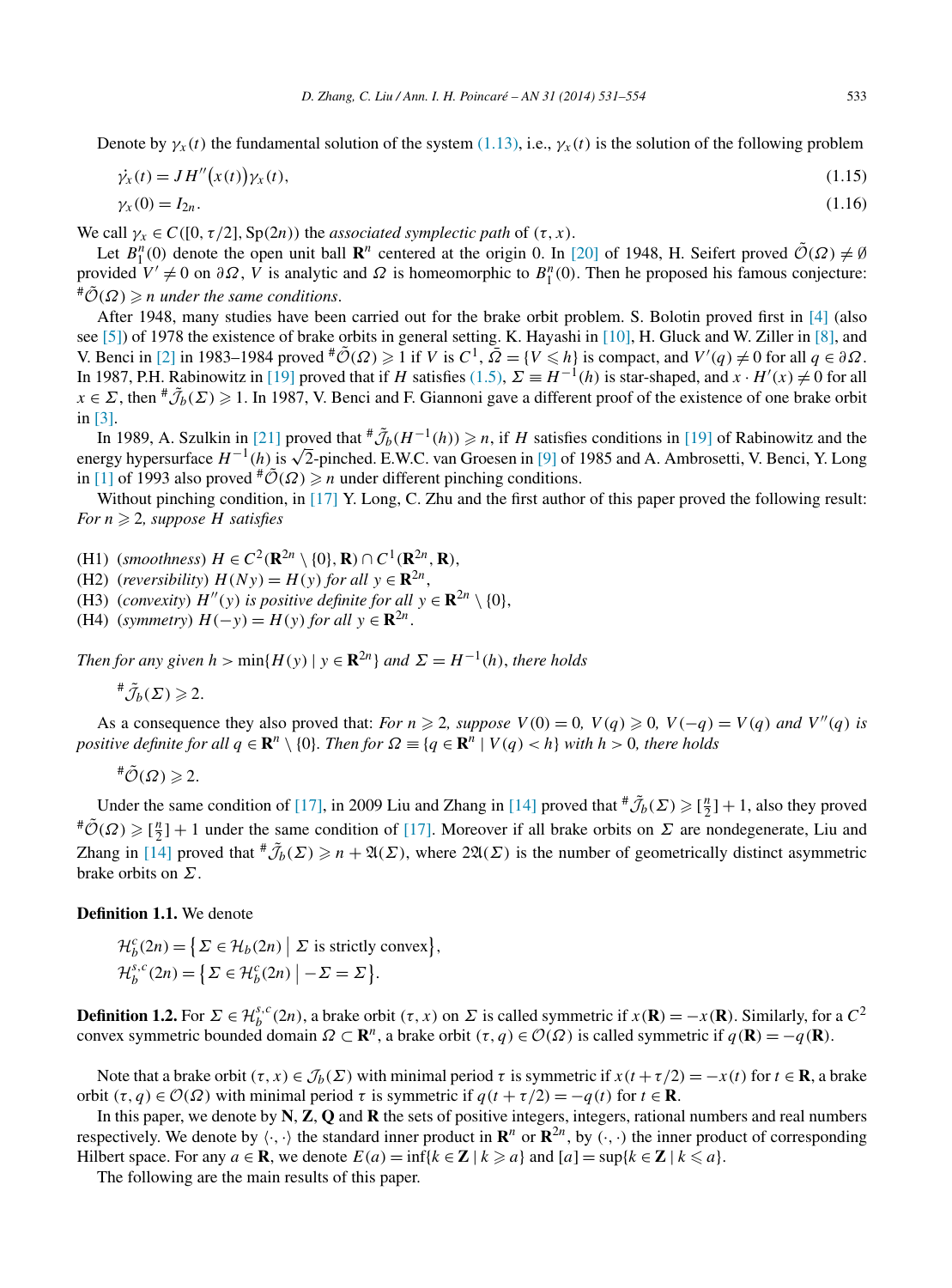<span id="page-3-0"></span>**Theorem 1.1.** *For any*  $\Sigma \in \mathcal{H}_{b}^{s,c}(2n)$  *with*  $n \geq 2$ *, we have* 

$$
\,^{\#}\tilde{\mathcal{J}}_b(\Sigma)\geqslant\left[\frac{n+1}{2}\right]+1.
$$

**Corollary 1.1.** Suppose  $V(0) = 0$ ,  $V(q) \ge 0$ ,  $V(-q) = V(q)$  and  $V''(q)$  is positive definite for all  $q \in \mathbb{R}^n \setminus \{0\}$  with  $n \geq 3$ *. Then for any given h* > 0 *and*  $\Omega \equiv \{q \in \mathbb{R}^n \mid V(q) < h\}$ *, we have* 

$$
\stackrel{\#}{\tilde{\mathcal{O}}}\left(\Omega\right) \geqslant \left[\frac{n+1}{2}\right] + 1.
$$

**Remark 1.2.** Note that for  $n = 3$ , Corollary 1.1 yields  $\mathfrak{p}(\Omega) \geq 3$ , which gives a positive answer to Seifert's conjecture in the convex symmetric case.

As a consequence of Theorem 1.1, we can prove

**Theorem 1.2.** *For*  $n = 4, 5$  *and any*  $\Sigma \in \mathcal{H}_{b}^{s,c}(2n)$ *, suppose* 

$$
\ ^{\#}\tilde{\mathcal{J}}(\Sigma)=n.
$$

*Then all of them are symmetric brake orbits after suitable translation.*

**Example 1.1.** A typical example of  $\Sigma \in H_b^{s,c}(2n)$  is the ellipsoid  $\mathcal{E}_n(r)$  defined as follows. Let  $r = (r_1, \ldots, r_n)$  with  $r_i > 0$  for  $1 \leqslant j \leqslant n$ . Define

$$
\mathcal{E}_n(r) = \left\{ x = (x_1, \ldots, x_n, y_1, \ldots, y_n) \in \mathbf{R}^{2n} \; \Big| \; \sum_{k=1}^n \frac{x_k^2 + y_k^2}{r_k^2} = 1 \right\}.
$$

If  $r_j/r_k \notin \mathbf{Q}$  whenever  $j \neq k$ , from [\[7\]](#page-23-0) one can see that there are precisely *n* geometrically distinct symmetric brake orbits on  $\mathcal{E}_n(r)$  and all of them are nondegenerate.

# **2.** Index theories of  $(i_{L_i}, v_{L_i})$  and  $(i_{\omega}, v_{\omega})$

Let  $\mathcal{L}(\mathbf{R}^{2n})$  denote the set of  $2n \times 2n$  real matrices and  $\mathcal{L}_s(\mathbf{R}^{2n})$  denote its subset of symmetric ones. For any  $F \in \mathcal{L}_s(\mathbf{R}^{2n})$ , we denote by  $m^*(F)$  the dimension of maximal positive definite subspace, negative definite subspace, and kernel of any *F* for  $* = +, -, 0$  respectively.

In this section, we make some preparation for the proof of [Theorem](#page-9-0) 3.1 below. We first briefly review the index function  $(i_{\omega}, v_{\omega})$  and  $(i_{L_i}, v_{L_i})$  for  $j = 0, 1$ , more details can be found in [\[11,12,14,16\].](#page-23-0) Following Theorem 2.3 of [\[23\]](#page-23-0) we study the differences  $i_{L_0}(\gamma) - i_{L_1}(\gamma)$  and  $i_{L_0}(\gamma) + v_{L_0}(\gamma) - i_{L_1}(\gamma) - v_{L_1}(\gamma)$  for  $\gamma \in \mathcal{P}_\tau(2n)$  by computing sgn  $M_{\varepsilon}(\gamma(\tau))$ . We obtain some basic lemmas which will be used frequently in the proof of the main theorem of this paper.

For any  $\omega \in U$ , the following codimension 1 hypersurface in Sp(2*n*) is defined by:

$$
Sp(2n)_{\omega}^{0} = \left\{ M \in Sp(2n) \mid \det(M - \omega I_{2n}) = 0 \right\}.
$$

For any two continuous paths  $\xi$  and  $\eta$ :  $[0, \tau] \to Sp(2n)$  with  $\xi(\tau) = \eta(0)$ , their joint path is defined by

$$
\eta * \xi(t) = \begin{cases} \xi(2t) & \text{if } 0 \leq t \leq \frac{\tau}{2}, \\ \eta(2t - \tau) & \text{if } \frac{\tau}{2} \leq t \leq \tau. \end{cases}
$$

Given any two  $(2m_k \times 2m_k)$ -matrices of square block form  $M_k = \begin{pmatrix} A_k & B_k \\ C_k & D_k \end{pmatrix}$  for  $k = 1, 2$ , as in [\[16\],](#page-23-0) the  $\diamond$ -product of *M*<sub>1</sub> and *M*<sub>2</sub> is defined by the following  $(2(m_1 + m_2) \times 2(m_1 + m_2))$ -matrix  $M_1 \diamond M_2$ :

$$
M_1 \diamond M_2 = \begin{pmatrix} A_1 & 0 & B_1 & 0 \\ 0 & A_2 & 0 & B_2 \\ C_1 & 0 & D_1 & 0 \\ 0 & C_2 & 0 & D_2 \end{pmatrix}.
$$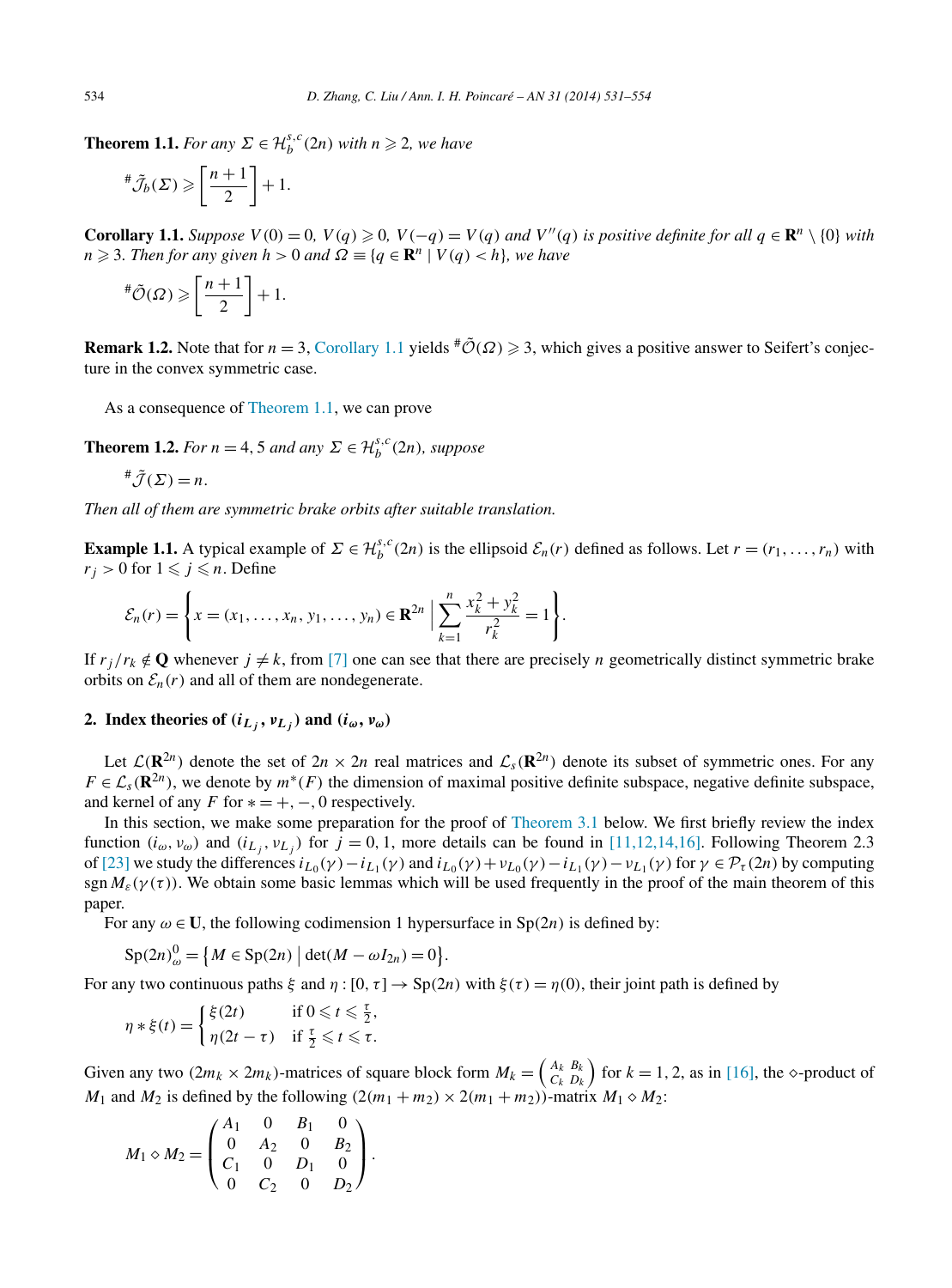<span id="page-4-0"></span>A special path *ξn* is defined by

$$
\xi_n(t) = \begin{pmatrix} 2 - \frac{t}{\tau} & 0 \\ 0 & (2 - \frac{t}{\tau})^{-1} \end{pmatrix}^{\diamond n}, \quad \forall t \in [0, \tau].
$$

**Definition 2.1.** For any  $\omega \in \mathbf{U}$  and  $M \in \text{Sp}(2n)$ , define

$$
\nu_{\omega}(M) = \dim_{\mathbb{C}} \ker(M - \omega I_{2n}).
$$

For any  $\gamma \in \mathcal{P}_{\tau}(2n)$ , define

$$
\nu_{\omega}(\gamma) = \nu_{\omega}(\gamma(\tau)).
$$

If  $\gamma(\tau) \notin \text{Sp}(2n)_{\omega}^0$ , we define

$$
i_{\omega}(\gamma) = \left[\text{Sp}(2n)_{\omega}^{0} : \gamma * \xi_{n}\right],\tag{2.1}
$$

where the right-hand side of (2.1) is the usual homotopy intersection number and the orientation of  $\gamma * \xi_n$  is its positive time direction under homotopy with fixed endpoints. If  $\gamma(\tau) \in \text{Sp}(2n)_{\omega}^0$ , we let  $\mathcal{F}(\gamma)$  be the set of all open neighborhoods of  $\gamma$  in  $\mathcal{P}_{\tau}(2n)$ , and define

$$
i_{\omega}(\gamma) = \sup_{U \in \mathcal{F}(\gamma)} \inf \{ i_{\omega}(\beta) \mid \beta(\tau) \in U \text{ and } \beta(\tau) \notin \text{Sp}(2n)_{\omega}^0 \}.
$$

Then  $(i_{\omega}(\gamma), v_{\omega}(\gamma)) \in \mathbb{Z} \times \{0, 1, \ldots, 2n\}$  is called the index function of  $\gamma$  at  $\omega$ .

For any  $M \in Sp(2n)$  we define

 $\Omega(M) = \{ P \in \text{Sp}(2n) \mid \sigma(P) \cap \mathbf{U} = \sigma(M) \cap \mathbf{U} \text{ and } \nu_{\lambda}(P) = \nu_{\lambda}(M), \forall \lambda \in \sigma(M) \cap \mathbf{U} \},\$ 

where we denote by  $\sigma(P)$  the spectrum of *P*.

We denote by  $\Omega^0(M)$  the path connected component of  $\Omega(M)$  containing M, and call it the *homotopy component* of *M* in Sp*(*2*n)*.

**Definition 2.2.** For any  $M_1, M_2 \in Sp(2n)$ , we call  $M_1 \approx M_2$  if  $M_1 \in \Omega^0(M_2)$ .

**Remark 2.1.** It is easy to check that  $\approx$  is an equivalent relation. If  $M_1 \approx M_2$ , we have  $M_1^k \approx M_2^k$  for any  $k \in \mathbb{N}$  and  $M_1 \diamond M_3 \approx M_2 \diamond M_4$  for  $M_3 \approx M_4$ . Also we have  $PMP^{-1} \approx M$  for any  $P, M \in \text{Sp}(2n)$ .

The following symplectic matrices were introduced as *basic normal forms* in [\[16\]:](#page-23-0)

$$
D(\lambda) = \begin{pmatrix} \lambda & 0 \\ 0 & \lambda^{-1} \end{pmatrix}, \quad \lambda = \pm 2,
$$
  
\n
$$
N_1(\lambda, b) = \begin{pmatrix} \lambda & b \\ 0 & \lambda \end{pmatrix}, \quad \lambda = \pm 1, b = \pm 1, 0,
$$
  
\n
$$
R(\theta) = \begin{pmatrix} \cos \theta & -\sin \theta \\ \sin \theta & \cos \theta \end{pmatrix}, \quad \theta \in (0, \pi) \cup (\pi, 2\pi),
$$
  
\n
$$
N_2(\omega, b) = \begin{pmatrix} R(\theta) & b \\ 0 & R(\theta) \end{pmatrix}, \quad \theta \in (0, \pi) \cup (\pi, 2\pi),
$$

where  $b = \begin{pmatrix} b_1 & b_2 \\ b_3 & b_4 \end{pmatrix}$  with  $b_i \in \mathbf{R}$  and  $b_2 \neq b_3$ .

For any  $\dot{M} \in \text{Sp}(2n)$  and  $\omega \in \mathbf{U}$ , *splitting number* of  $M$  at  $\omega$  is defined by

$$
S_M^{\pm}(\omega) = \lim_{\epsilon \to 0^+} i_{\omega \exp(\pm \sqrt{-1}\epsilon)}(\gamma) - i_{\omega}(\gamma)
$$

for any path  $\gamma \in \mathcal{P}_{\tau}(2n)$  satisfying  $\gamma(\tau) = M$ .

Splitting numbers possesses the following properties.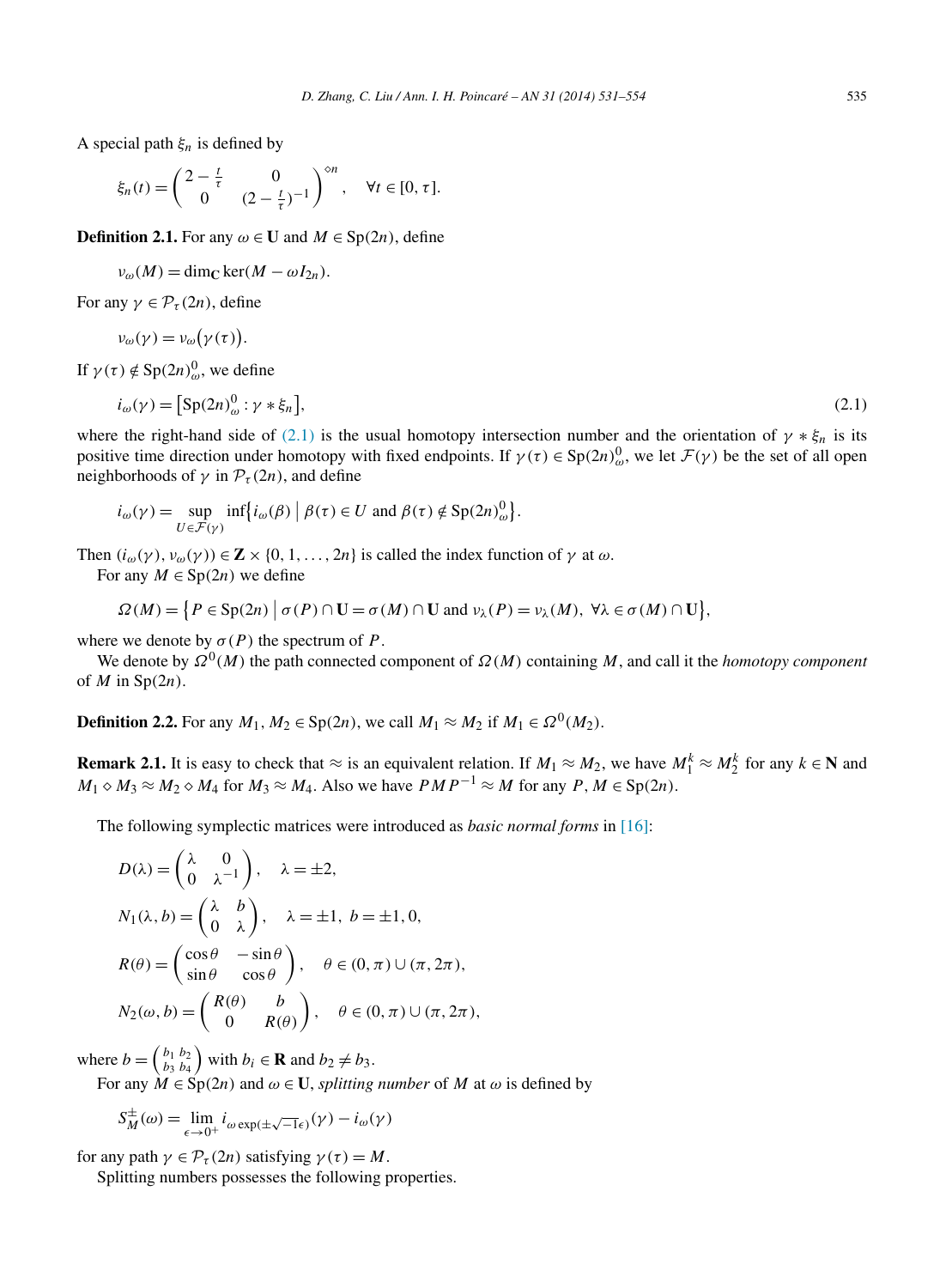<span id="page-5-0"></span>**Lemma 2.1.** *(Cf.* [\[15\],](#page-23-0) Lemma 9.1.5 and List 9.1.12 of [\[16\].](#page-23-0)) Splitting numbers  $S_M^{\pm}(\omega)$  are well defined, i.e., they are independent of the choice of the path  $\gamma \in \mathcal{P}_{\tau}(2n)$  satisfying  $\gamma(\tau) = M$ . For  $\omega \in \mathbf{U}$  and  $M \in \mathrm{Sp}(2n)$ ,  $S_Q^{\pm}(\omega) = S_M^{\pm}(\omega)$ *if*  $Q \approx M$ *. Moreover we have* 

- (1)  $(S_M^+( \pm 1), S_M^-( \pm 1)) = (1, 1)$  *for*  $M = \pm N_1(1, b)$  *with*  $b = 1$  *or* 0;
- $(2)$   $(S_M^{\#}(\pm 1), S_M^{\#}(\pm 1)) = (0, 0)$  *for*  $M = \pm N_1(1, b)$  with  $b = -1$ ;
- (3)  $(S_M^+(e^{\sqrt{-1}\theta}), S_M^-(e^{\sqrt{-1}\theta})) = (0, 1)$  for  $M = R(\theta)$  with  $\theta \in (0, \pi) \cup (\pi, 2\pi)$ ;
- (4)  $(S_M^{\#}(\omega), S_M^{\pi}(\omega)) = (0,0)$  for  $\omega \in \mathbf{U} \setminus \mathbf{R}$  and  $M = N_2(\omega, b)$  is **trivial** i.e., for sufficiently small  $\alpha > 0$ , *MR*( $(t - 1)\alpha$ )<sup>*on*</sup> *possesses no eigenvalues on* **U** *for*  $t \in [0, 1)$ ;
- (5)  $(S_M^+(\omega), S_M^-(\omega)) = (1, 1)$  *for*  $\omega \in \mathbf{U} \setminus \mathbf{R}$  *and*  $M = N_2(\omega, b)$  *is non-trivial*;
- $(6)$   $(S_M^{\#}(\omega), S_M^{\#}(\omega)) = (0,0)$  *for any*  $\omega \in U$  *and*  $M \in Sp(2n)$  *with*  $\sigma(M) \cap U = ∅;$
- (7)  $S_{M_1 \circ M_2}^{\pm n}(\omega) = S_{M_1}^{\pm}(\omega) + S_{M_2}^{\pm}(\omega)$ , for any  $M_j \in \text{Sp}(2n_j)$  with  $j = 1, 2$  and  $\omega \in U$ .

Let

$$
F = \mathbf{R}^{2n} \oplus \mathbf{R}^{2n}
$$

possess the standard inner product. We define the symplectic structure of *F* by

$$
\{v, w\} = (\mathcal{J}v, w), \quad \forall v, w \in F, \text{ where } \mathcal{J} = (-J) \oplus J = \begin{pmatrix} -J & 0 \\ 0 & J \end{pmatrix}.
$$

We denote by  $\text{Lag}(F)$  the set of Lagrangian subspaces of F, and equip it with the topology as a subspace of the Grassmannian of all 2*n*-dimensional subspaces of *F*.

It is easy to check that, for any  $M \in Sp(2n)$  its graph

$$
\operatorname{Gr}(M) \equiv \left\{ \begin{pmatrix} x \\ Mx \end{pmatrix} \middle| x \in \mathbf{R}^{2n} \right\}
$$

is a Lagrangian subspace of *F*.

Let

$$
V_1 = L_0 \times L_0 = \{0\} \times \mathbf{R}^n \times \{0\} \times \mathbf{R}^n \subset \mathbf{R}^{4n},
$$
  

$$
V_2 = L_1 \times L_1 = \mathbf{R}^n \times \{0\} \times \mathbf{R}^n \times \{0\} \subset \mathbf{R}^{4n}.
$$

By Proposition 6.1 of [\[18\]](#page-23-0) and Lemma 2.8 and Definition 2.5 of [\[17\],](#page-23-0) we give the following definition.

**Definition 2.3.** For any continuous path  $\gamma \in \mathcal{P}_\tau(2n)$ , we define the following Maslov-type indices:

$$
i_{L_0}(\gamma) = \mu_F^{CLM}(V_1, \text{Gr}(\gamma), [0, \tau]) - n,
$$
  
\n
$$
i_{L_1}(\gamma) = \mu_F^{CLM}(V_2, \text{Gr}(\gamma), [0, \tau]) - n,
$$
  
\n
$$
v_{L_j}(\gamma) = \dim(\gamma(\tau)L_j \cap L_j), \quad j = 0, 1,
$$

where we denote by  $i_F^{CLM}(V, W, [a, b])$  the Maslov index for Lagrangian subspace path pair  $(V, W)$  in *F* on [*a*, *b*] de-fined by Cappell, Lee, and Miller in [\[6\].](#page-23-0) For any  $M \in Sp(2n)$  and  $j = 0, 1$ , we also denote  $v_{L_i}(M) = \dim(ML_i \cap L_i)$ .

**Definition 2.4.** For two paths  $\gamma_0, \gamma_1 \in \mathcal{P}_\tau(2n)$  and  $j = 0, 1$ , we say that they are  $L_j$ -homotopic and denoted by *γ*<sub>0</sub> ∼*L<sub>i</sub>*</sub> *γ*<sub>1</sub>, if there is a continuous map *δ* : [0, 1] → *P*(2*n*) such that  $δ$ (0) = *γ*<sub>0</sub> and  $δ$ (1) = *γ*<sub>1</sub>, and *ν*<sub>*L*</sub> *(δ(s)*) is constant for  $s \in [0, 1]$ .

**Lemma 2.2.** *(See [\[11\].](#page-23-0))*

(1) *If*  $\gamma_0 \sim_{L_i} \gamma_1$ *, there hold* 

$$
i_{L_j}(\gamma_0) = i_{L_j}(\gamma_1), \qquad v_{L_j}(\gamma_0) = v_{L_j}(\gamma_1).
$$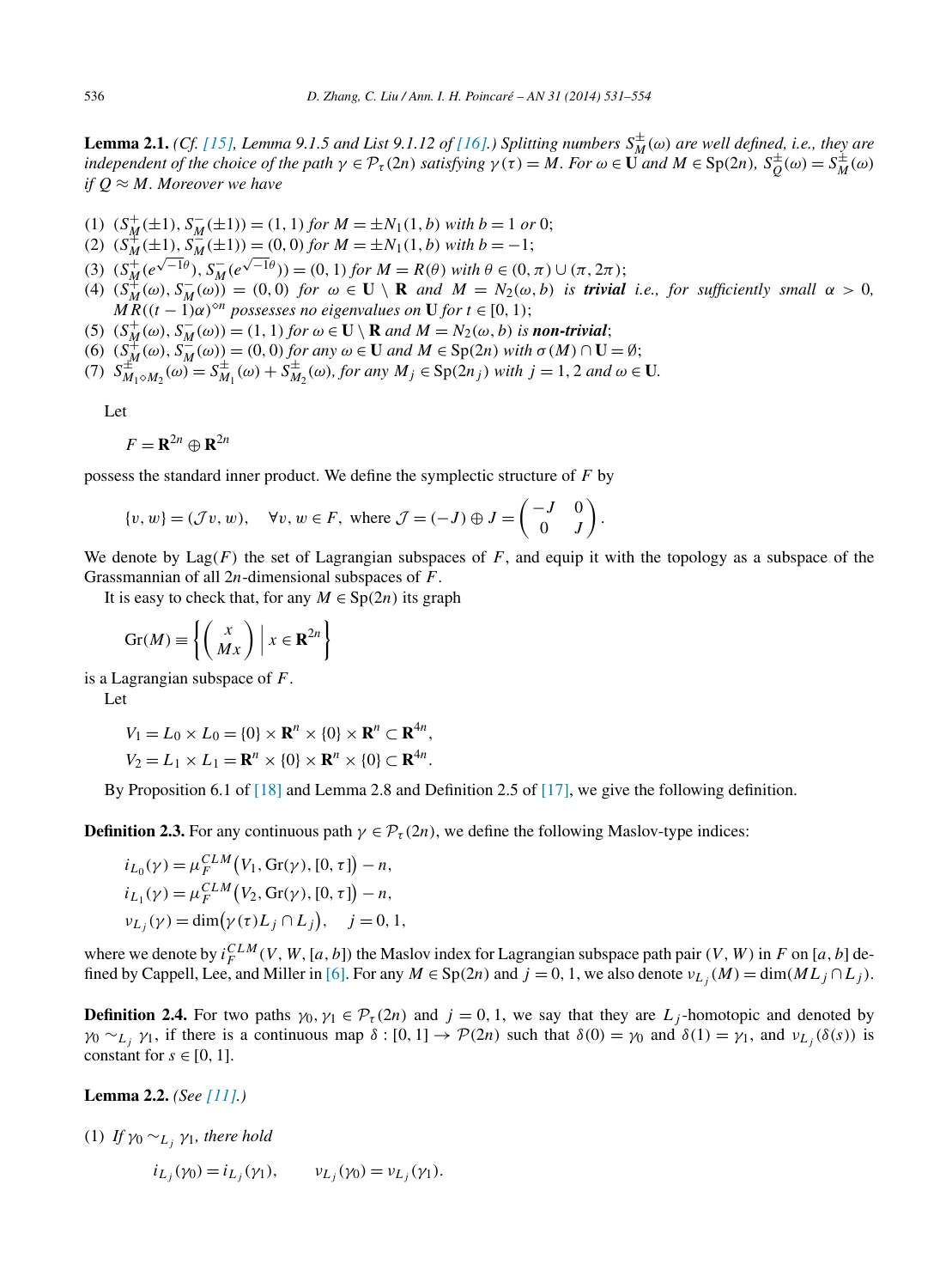<span id="page-6-0"></span>(2) If  $\gamma = \gamma_1 \circ \gamma_2 \in \mathcal{P}(2n)$ *, and correspondingly*  $L_j = L'_j \oplus L''_j$ *, then* 

$$
i_{L_j}(\gamma) = i_{L'_j}(\gamma_1) + i_{L''_j}(\gamma_2), \qquad v_{L_j}(\gamma) = v_{L'_j}(\gamma_1) + v_{L''_j}(\gamma_2).
$$

(3) *If*  $\gamma \in \mathcal{P}(2n)$  *is the fundamental solution of* 

$$
\dot{x}(t) = JB(t)x(t)
$$

with symmetric matrix function  $B(t) = \begin{pmatrix} b_{11}(t) & b_{12}(t) \\ b_{21}(t) & b_{22}(t) \end{pmatrix}$  satisfying  $b_{22}(t) > 0$  for any  $t \in R$ , then there holds

$$
i_{L_0}(\gamma) = \sum_{0 < s < 1} \nu_{L_0}(\gamma_s), \qquad \gamma_s(t) = \gamma(st).
$$

(4) *If*  $b_{11}(t) > 0$  *for any*  $t \in \mathbf{R}$ *, there holds* 

$$
i_{L_1}(\gamma) = \sum_{0 < s < 1} \nu_{L_1}(\gamma_s), \qquad \gamma_s(t) = \gamma(st).
$$

**Definition 2.5.** For any  $\gamma \in \mathcal{P}_{\tau}$  and  $k \in \mathbb{N} \equiv \{1, 2, ...\}$ , in this paper the *k*-time iteration  $\gamma^{k}$  of  $\gamma \in \mathcal{P}_{\tau}(2n)$  in brake orbit boundary sense is defined by  $\tilde{\gamma}|_{[0, k\tau]}$  with

$$
\tilde{\gamma}(t) = \begin{cases} \gamma(t - 2j\tau)(N\gamma(\tau)^{-1}N\gamma(\tau))^j, & t \in [2j\tau, (2j + 1)\tau], j = 0, 1, 2, ..., \\ N\gamma(2j\tau + 2\tau - t)N(N\gamma(\tau)^{-1}N\gamma(\tau))^{j+1}, & t \in [(2j + 1)\tau, (2j + 2)\tau], j = 0, 1, 2, ... \end{cases}
$$

By [\[17\]](#page-23-0) or Corollary 5.1 of [\[14\]](#page-23-0)  $\lim_{k\to\infty} \frac{i_{L_0}(\gamma^k)}{k}$  exists, as usual we define the mean  $i_{L_0}$  index of  $\gamma$  by  $\hat{i}_{L_0}(\gamma)$  =  $\lim_{k \to \infty} \frac{i_{L_0}(\gamma^k)}{k}$ .

For any  $P \in Sp(2n)$  and  $\varepsilon \in \mathbb{R}$ , we set

$$
M_{\varepsilon}(P) = P^T \begin{pmatrix} \sin 2\varepsilon I_n & -\cos 2\varepsilon I_n \\ -\cos 2\varepsilon I_n & -\sin 2\varepsilon I_n \end{pmatrix} P + \begin{pmatrix} \sin 2\varepsilon I_n & \cos 2\varepsilon I_n \\ \cos 2\varepsilon I_n & -\sin 2\varepsilon I_n \end{pmatrix}.
$$

Then we have the following

**Theorem 2.1.** *(See Theorem 2.3 of [\[23\].](#page-23-0)) For*  $\gamma \in \mathcal{P}_{\tau}(2k)$  *with*  $\tau > 0$ *, we have* 

*,*

$$
i_{L_0}(\gamma) - i_{L_1}(\gamma) = \frac{1}{2} \operatorname{sgn} M_{\varepsilon}(\gamma(\tau))
$$

*where* sgn  $M_{\varepsilon}(\gamma(\tau)) = m^+(M_{\varepsilon}(\gamma(\tau))) - m^-(M_{\varepsilon}(\gamma(\tau)))$  *is the signature of the symmetric matrix*  $M_{\varepsilon}(\gamma(\tau))$  *and*  $0 < \varepsilon \ll 1$ *. We also have* 

$$
(i_{L_0}(\gamma) + \nu_{L_0}(\gamma)) - (i_{L_1}(\gamma) + \nu_{L_1}(\gamma)) = \frac{1}{2}\operatorname{sign} M_{\varepsilon}(\gamma(\tau)),
$$

*where*  $0 < -\varepsilon \ll 1$ *.* 

**Remark 2.2.** (See Remark 2.1 of [\[23\].](#page-23-0)) For any  $n_j \times n_j$  symplectic matrix  $P_j$  with  $j = 1, 2$  and  $n_j \in \mathbb{N}$ , we have

$$
M_{\varepsilon}(P_1 \diamond P_2) = M_{\varepsilon}(P_1) \diamond M_{\varepsilon}(P_2),
$$

$$
\operatorname{sgn} M_{\varepsilon}(P_1 \diamond P_2) = \operatorname{sgn} M_{\varepsilon}(P_1) + \operatorname{sgn} M_{\varepsilon}(P_2),
$$

where  $\varepsilon \in \mathbf{R}$ .

In the following of this section we will give some lemmas which will be used frequently in the proof of our main theorem later.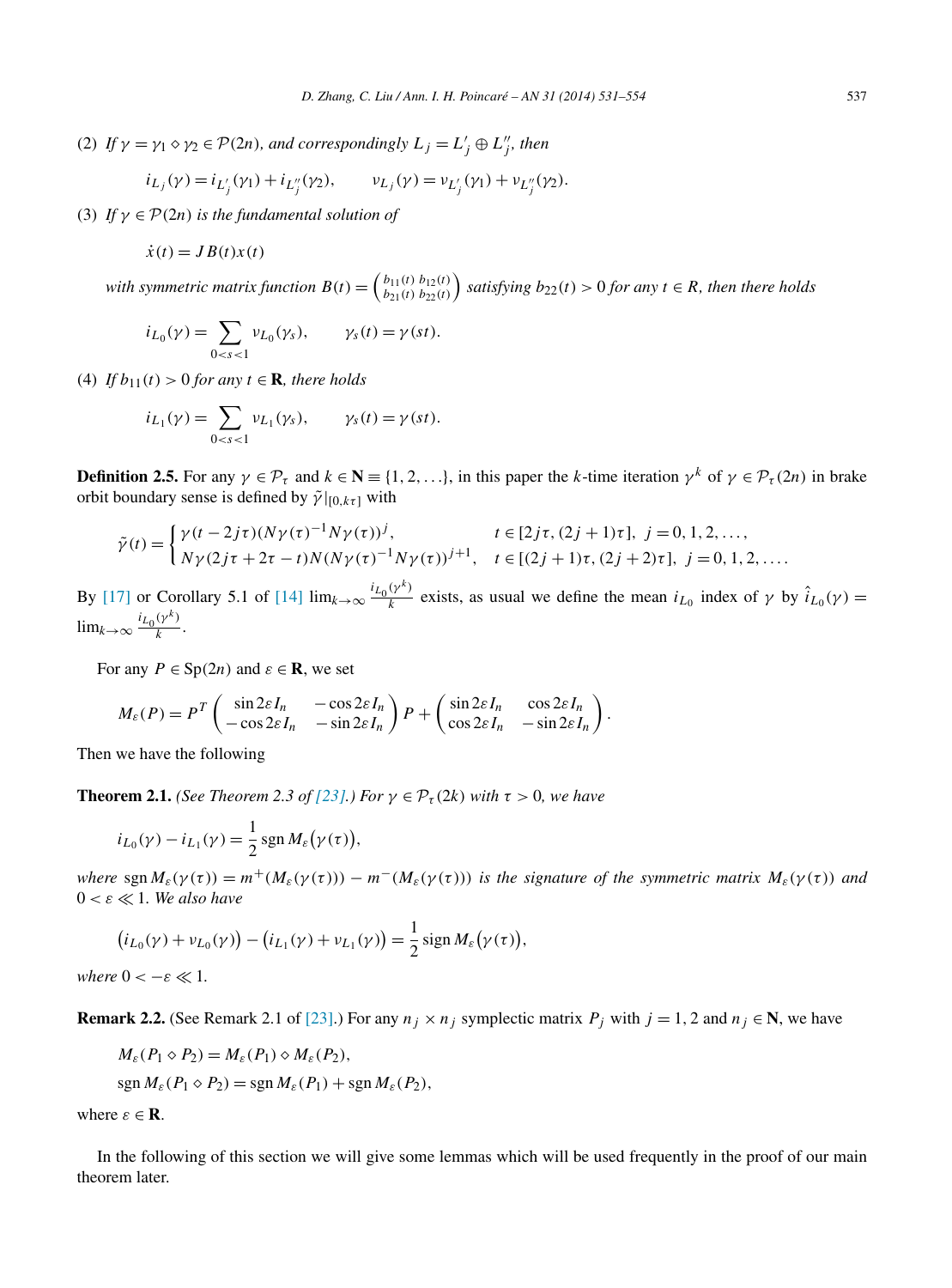<span id="page-7-0"></span>**Lemma 2.3.** For  $k \in \mathbb{N}$  and any symplectic matrix  $P = \begin{pmatrix} I_k & 0 \\ C & I_k \end{pmatrix}$ , there holds  $P \approx I_2^{\diamond p} \diamond N_1(1, 1)^{\diamond q} \diamond N_1(1, -1)^{\diamond r}$  with *p,q,r satisfying*

 $m^{0}(C) = p$ ,  $m^{-}(C) = q$ ,  $m^{+}(C) = r$ .

**Proof.** It is clear that

$$
P \approx \begin{pmatrix} I_k & 0 \\ B & I_k \end{pmatrix},
$$

where  $B = \text{diag}(0, -I_{m^-(C)}, I_{m^+(C)})$ . Since  $J_1N_1(1, \pm 1)(J_1)^{-1} = \begin{pmatrix} 1 & 0 \\ \mp 1 & 1 \end{pmatrix}$ , by [Remark 2.1](#page-4-0) we have  $N_1(1, \pm 1) \approx$  $\left(\begin{smallmatrix} 1 & 0 \\ \mp 1 & 1 \end{smallmatrix}\right)$ . Then

$$
P \approx I_2^{\diamond m^0(C)} \diamond N_1(1, 1)^{\diamond m^-(C)} \diamond N_1(1, -1)^{\diamond m^+(C)}.
$$

By [Lemma 2.1](#page-5-0) we have

$$
S_P^+(1) = m^0(C) + m^-(C) = p + q.
$$
\n(2.2)

By the definition of the relation  $\approx$ , we have

$$
2p + q + r = \nu_1(P) = 2m^0(C) + m^+(C) + m^-(C). \tag{2.3}
$$

Also we have

$$
p + q + r = m^{0}(C) + m^{+}(C) + m^{-}(C) = k.
$$
\n(2.4)

By  $(2.2)$ – $(2.4)$  we have

$$
m^0(C) = p
$$
,  $m^-(C) = q$ ,  $m^+(C) = r$ .

The proof of Lemma 2.3 is complete.  $\Box$ 

**Definition 2.6.** We call two symplectic matrices  $M_1$  and  $M_2$  in Sp(2*k) special homotopic* (or  $(L_0, L_1)$ -homotopic) and denote by  $M_1 \sim M_2$ , if there are  $P_j \in Sp(2k)$  with  $P_j = diag(Q_j, (Q_j^T)^{-1})$ , where  $Q_j$  is a  $k \times k$  invertible real matrix, and  $\det(Q_i) > 0$  for  $j = 1, 2$ , such that

$$
M_1 = P_1 M_2 P_2.
$$

It is clear that ∼ is an equivalent relation.

**Lemma 2.4.** *For*  $M_1, M_2 \in Sp(2k)$ *, if*  $M_1 \sim M_2$ *, then* 

$$
\operatorname{sgn} M_{\varepsilon}(M_1) = \operatorname{sgn} M_{\varepsilon}(M_2), \quad 0 \leqslant |\varepsilon| \ll 1,
$$
\n
$$
(2.5)
$$

$$
N_k M_1^{-1} N_k M_1 \approx N_k M_2^{-1} N_k M_2. \tag{2.6}
$$

**Proof.** By Definition 2.6, there are  $P_j \in Sp(2k)$  with  $P_j = \text{diag}(Q_j, (Q_j^T)^{-1})$ ,  $Q_j$  being  $k \times k$  invertible real matrix, and det $(Q_i) > 0$  such that

$$
M_1=P_1M_2P_2.
$$

Since det( $Q_i$ ) > 0 for  $j = 1, 2$ , we can joint  $Q_i$  to  $I_k$  by invertible matrix path. Hence we can joint  $P_1 M_2 P_2$  to  $M_2$ by symplectic path preserving the nullity  $v_{L_0}$  and  $v_{L_1}$ . By Lemma 2.2 of [\[23\],](#page-23-0) (2.5) holds. Since  $P_jN_k = N_kP_j$  for  $j = 1, 2$ . Direct computation shows that

$$
N_k(P_1M_2P_2)^{-1}N_k(P_1M_2P_2) = P_2^{-1}N_kM_2^{-1}N_kM_2P_2.
$$
\n(2.7)

Thus  $(2.6)$  holds from [Remark 2.1.](#page-4-0) The proof of Lemma 2.4 is complete.  $\Box$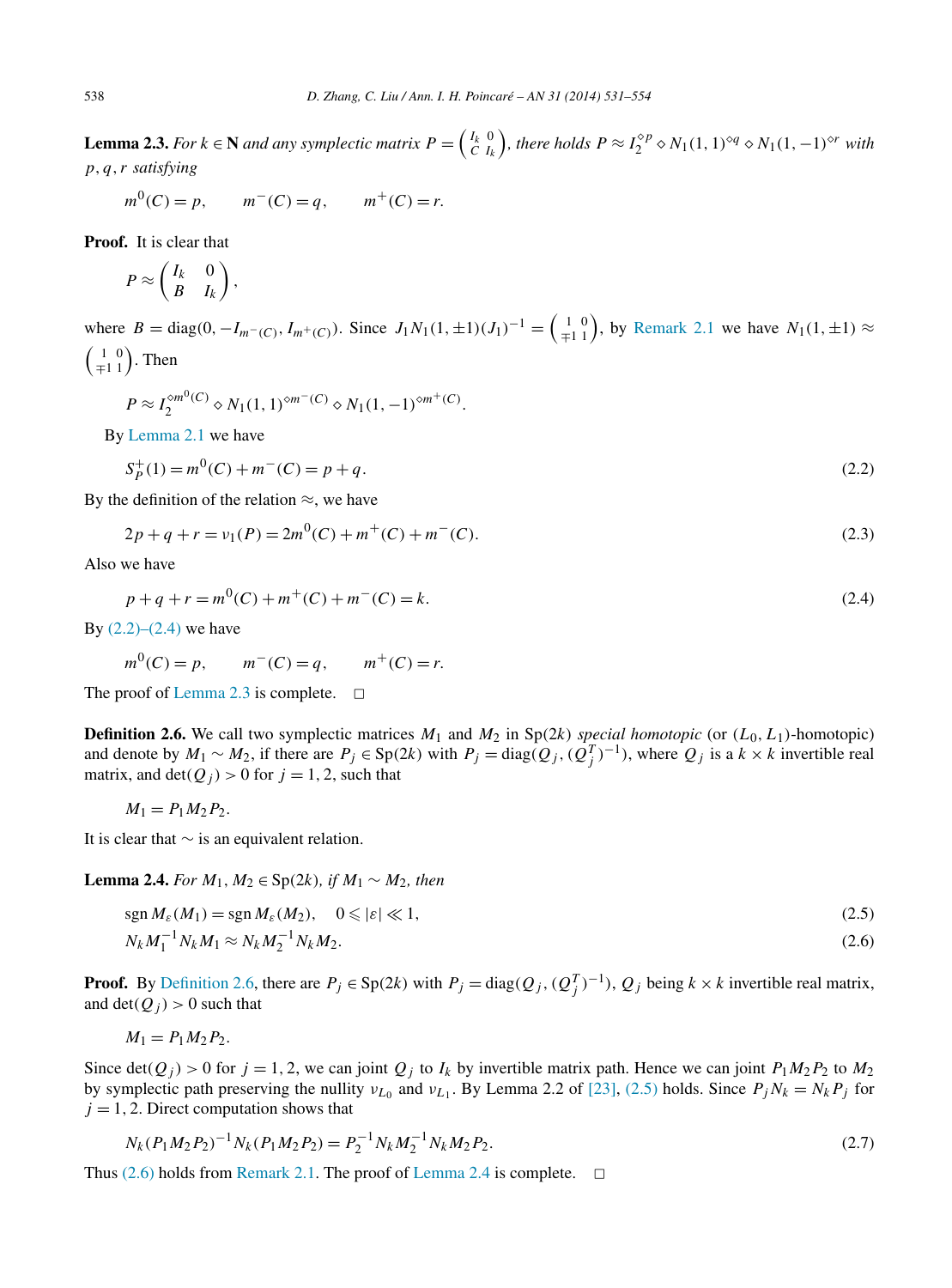<span id="page-8-0"></span>**Lemma 2.5.** *Let*  $P = \begin{pmatrix} A & B \\ C & D \end{pmatrix} \in Sp(2k)$ , where A, B, C, D are all  $k \times k$  matrices. Then

(i)  $\frac{1}{2}$  sgn  $M_{\varepsilon}(P) \leq k - \nu_{L_0}(P)$ , for  $0 < \varepsilon \ll 1$ . If  $B = 0$ , we have  $\frac{1}{2}$  sgn  $M_{\varepsilon}(P) \leq 0$  for  $0 < \varepsilon \ll 1$ . (ii) Let  $m^+(A^TC) = q$ , we have

$$
\frac{1}{2}\operatorname{sgn} M_{\varepsilon}(P) \leqslant k - q, \quad 0 \leqslant |\varepsilon| \ll 1. \tag{2.8}
$$

- (iii)  $\frac{1}{2}$  sgn  $M_{\varepsilon}(P) \ge \dim \ker C k$  *for*  $0 < \varepsilon \ll 1$ . If  $C = 0$ , then  $\frac{1}{2}$  sgn  $M_{\varepsilon}(P) \ge 0$  *for*  $0 < \varepsilon \ll 1$ .
- (iv) *If both B and C are invertible, we have*

$$
\operatorname{sgn} M_{\varepsilon}(P) = \operatorname{sgn} M_0(P), \quad 0 \leqslant |\varepsilon| \ll 1.
$$

**Proof.** Since P is symplectic, so is for  $P^T$ . From  $P^T J_k P = J_k$  and  $P J_k P^T = J_k$  we get  $A^T C$ ,  $B^T D$ ,  $AB^T$ ,  $CD^T$ are all symmetric matrices and

$$
ADT - BCT = Ik, \qquad ATD - CTB = Ik.
$$
\n(2.9)

We denote  $s = \sin 2\varepsilon$  and  $c = \cos 2\varepsilon$ . By definition of  $M_\varepsilon(P)$ , we have

$$
M_{\varepsilon}(P) = \begin{pmatrix} A^{T} & C^{T} \\ B^{T} & D^{T} \end{pmatrix} \begin{pmatrix} sI_{k} & -cI_{k} \\ -cI_{k} & -sI_{k} \end{pmatrix} \begin{pmatrix} A & B \\ C & D \end{pmatrix} + \begin{pmatrix} sI_{k} & cI_{k} \\ cI_{k} & -sI_{k} \end{pmatrix}
$$
  
\n
$$
= \begin{pmatrix} A^{T} & C^{T} \\ B^{T} & D^{T} \end{pmatrix} \begin{pmatrix} sI_{k} & -2cI_{k} \\ 0 & -sI_{k} \end{pmatrix} \begin{pmatrix} A & B \\ C & D \end{pmatrix} + \begin{pmatrix} sI_{k} & 2cI_{k} \\ 0 & -sI_{k} \end{pmatrix}
$$
  
\n
$$
= \begin{pmatrix} sA^{T}A - 2cA^{T}C - sC^{T}C + sI_{k} & sB^{T}B - 2cB^{T}D - sD^{T}D - sI_{k} \\ sB^{T}A - 2cA^{T}C - sC^{T}C + sI_{k} & sA^{T}B - 2cC^{T}B - sC^{T}D \\ sB^{T}A - 2cB^{T}C - sD^{T}C & sB^{T}B - 2cB^{T}D - sD^{T}D - sI_{k} \end{pmatrix},
$$
\n(2.10)

where in the second equality we have used that  $P^T J_k P = J_k$ , in the fourth equality we have used that  $M_{\varepsilon}(P)$  is a symmetric matrix. So

$$
M_0(P) = -2\begin{pmatrix} A^T C & C^T B \\ B^T C & B^T D \end{pmatrix} = -2\begin{pmatrix} C^T & 0 \\ 0 & B^T \end{pmatrix} \begin{pmatrix} A & B \\ C & D \end{pmatrix},
$$

where we have used  $A^T C$  is symmetric. So if both *B* and *C* are invertible,  $M_0(P)$  is invertible and symmetric, its signature is invariant under small perturbation, so (iv) holds.

If  $v_{L_0}(P) = \dim \ker B > 0$ , since  $B^T D = D^T B$ , for any  $x \in \ker B \subseteq \mathbb{R}^k$ ,  $x \neq 0$ , and  $0 < \varepsilon \ll 1$ , we have

$$
M_{\varepsilon}(P)\binom{0}{x}\cdot\binom{0}{x} = (sB^TB - 2cD^TB - sD^TD - sI_k)x \cdot x
$$
  
=  $-s(D^TD + I_k)x \cdot x$   
< 0. (2.11)

So  $M_{\varepsilon}(P)$  is negative definite on  $(0 \oplus \ker B) \subseteq \mathbf{R}^{2k}$ . Hence  $m^-(M_{\varepsilon}(p)) \geqslant \dim \ker B$  which yields that  $\frac{1}{2}$  sgn  $M_{\varepsilon}(P) \leqslant$  $k - \dim \ker B = k - \nu_{L_0}(P)$ , for  $0 < \varepsilon \ll 1$ . Thus (i) holds. Similarly we can prove (iii).

If  $m^+(A^TC) = q > 0$ , let  $A^TC$  be positive definite on  $E \subseteq \mathbb{R}^k$ , then for  $0 \le |s| \ll 1$ , similar to (2.11) we have *M<sub>ε</sub>*(*P*) is negative on  $E \oplus 0 \subseteq \mathbb{R}^{2k}$ . Hence  $m^-(M_{\varepsilon}(P)) \geq q$ , which yields (2.8).  $\Box$ 

**Lemma 2.6.** *(See [\[23\].](#page-23-0)) For*  $\gamma \in \mathcal{P}_{\tau}(2)$ *, b > 0, and*  $0 < \varepsilon \ll 1$  *small enough we have* 

$$
sgn M_{\pm \varepsilon}(R(\theta)) = 0, \quad \text{for } \theta \in \mathbf{R},
$$
  
\n
$$
sgn M_{\varepsilon}(P) = 0, \quad \text{if } P = \pm \begin{pmatrix} 1 & b \\ 0 & 1 \end{pmatrix} \text{ or } \pm \begin{pmatrix} 1 & 0 \\ -b & 1 \end{pmatrix},
$$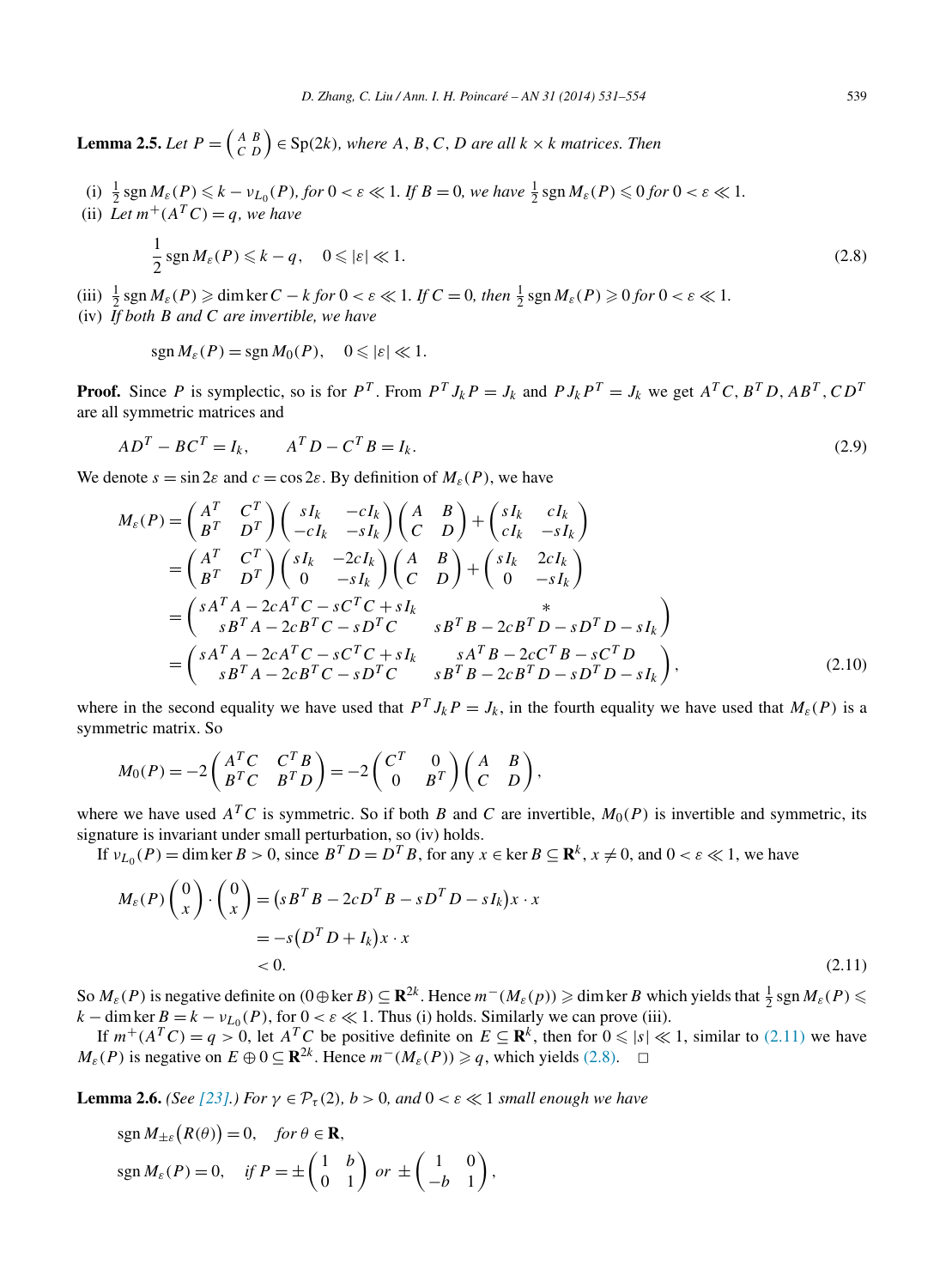<span id="page-9-0"></span>
$$
sgn M_{\varepsilon}(P) = 2, \quad \text{if } P = \pm \begin{pmatrix} 1 & -b \\ 0 & 1 \end{pmatrix},
$$

$$
sgn M_{\varepsilon}(P) = -2, \quad \text{if } P = \pm \begin{pmatrix} 1 & 0 \\ b & 1 \end{pmatrix}.
$$

### **3. Proofs of [Theorems 1.1 and 1.2](#page-3-0)**

In this section we prove [Theorems 1.1 and 1.2.](#page-3-0) The proof mainly depends on the method in [\[14\]](#page-23-0) and the following

**Theorem 3.1.** For any odd number  $n \ge 3$ ,  $\tau > 0$  and  $\gamma \in \mathcal{P}_{\tau}(2n)$ , let  $P = \gamma(\tau)$ . If  $i_{L_0} \ge 0$ ,  $i_{L_1} \ge 0$ ,  $i(\gamma) \ge n$ ,  $\gamma^2(t) = \gamma(t-\tau)\gamma(\tau)$  for all  $t \in [\tau, 2\tau]$ , and  $P \sim (-I_2) \diamond Q$  with  $Q \in \text{Sp}(2n-2)$ , then

$$
i_{L_1}(\gamma) + S_{p2}^+(1) - \nu_{L_0}(\gamma) > \frac{1-n}{2}.\tag{3.1}
$$

**Proof.** If the conclusion of Theorem 3.1 does not hold, then

$$
i_{L_1}(\gamma) + S_{p^2}^+(1) - \nu_{L_0}(\gamma) \leqslant \frac{1-n}{2}.\tag{3.2}
$$

In the following we shall obtain a contradiction from  $(3.2)$ . Hence  $(3.1)$  holds and Theorem 3.1 is proved.

Since  $n \ge 3$  and *n* is odd, in the following of the proof of Theorem 3.1 we write  $n = 2p + 1$  for some  $p \in \mathbb{N}$ . We denote  $Q = \begin{pmatrix} A & B \\ C & D \end{pmatrix}$ , where A, B, C, D are  $(n-1) \times (n-1)$  matrices. Then since Q is a symplectic matrix we have

$$
ATC = CTA, \t BTD = DTB, \t ABT = BAT, \t CDT = DCT,
$$
\t(3.3)

$$
ADT - BCT = In-1, \t AT D - CT B = In-1,
$$
\t(3.4)

dim ker 
$$
B = \nu_{L_0}(\gamma) - 1
$$
, dim ker  $C = \nu_{L_1}(\gamma) - 1$ . (3.5)

Since  $\gamma^2(t) = \gamma(t - \tau)\gamma(\tau)$  for all  $t \in [\tau, 2\tau]$  we have  $\gamma^2$  is also the twice iteration of  $\gamma$  in the periodic boundary value case, so by the Bott-type formula (cf. Theorem 9.2.1 of  $[16]$ ) and the proof of Lemma 4.1 of  $[17]$  we have

$$
i(\gamma^{2}) + 2S_{P^{2}}^{+}(1) - v(\gamma^{2})
$$
  
= 2i(\gamma) + 2S\_{P}^{+}(1) + \sum\_{\theta \in (0,\pi)} S\_{P}^{+}(e^{\sqrt{-1}\theta}) - \sum\_{\theta \in (0,\pi)} S\_{P}^{-}(e^{\sqrt{-1}\theta}) + (v(P) - S\_{P}^{-}(1)) + (v\_{-1}(P) - S\_{P}^{-}(-1))  
\ge 2n + 2S\_{P}^{+}(1) - n  
= n + 2S\_{P}^{+}(1)  
\ge n, (3.6)

where we have used the condition  $i(\gamma) \ge n$  and  $S_{p^2}^+(1) = S_p^+(1) + S_p^+(-1)$ ,  $\nu(\gamma^2) = \nu(\gamma) + \nu_{-1}(\gamma)$ . By Proposition C of  $[17]$  and Proposition 6.1 of  $[14]$  we have

$$
i_{L_0}(\gamma) + i_{L_1}(\gamma) = i(\gamma^2) - n, \qquad \nu_{L_0}(\gamma) + \nu_{L_1}(\gamma) = \nu(\gamma^2). \tag{3.7}
$$

So by  $(3.6)$  and  $(3.7)$  we have

$$
(i_{L_1}(\gamma) + S_{p2}^+(1) - \nu_{L_0}(\gamma)) + (i_{L_0}(\gamma) + S_{p2}^+(1) - \nu_{L_1}(\gamma))
$$
  
=  $i(\gamma^2) + 2S_{p2}^+(1) - \nu(\gamma^2) - n$   
 $\ge n - n$   
= 0. (3.8)

By [Theorem 2.1](#page-6-0) and [Lemma 2.6](#page-8-0) we have

$$
(3.8)
$$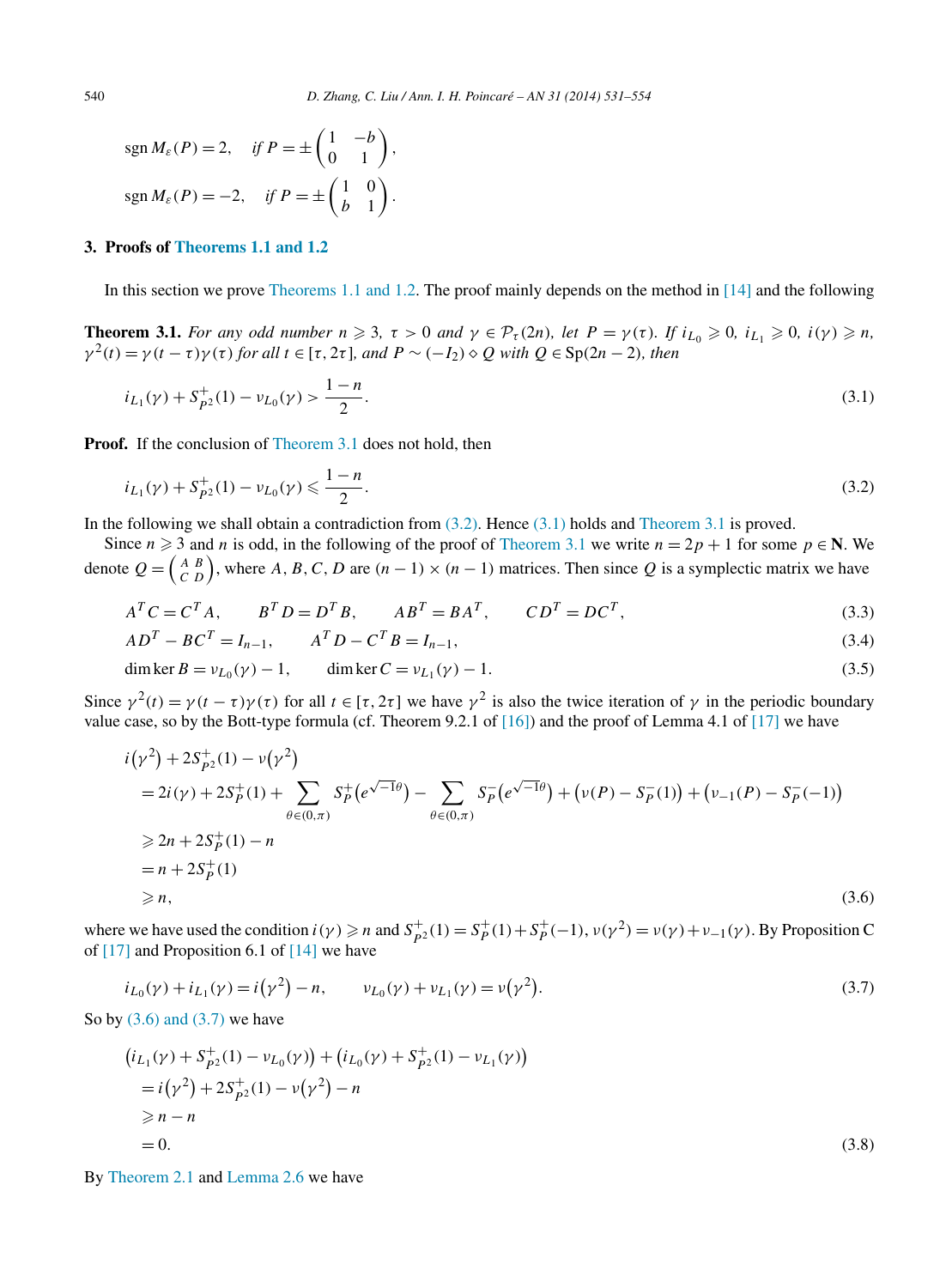<span id="page-10-0"></span>
$$
(i_{L_1}(\gamma) + S_{p2}^+(1) - \nu_{L_0}(\gamma)) - (i_{L_0}(\gamma) + S_{p2}^+(1) - \nu_{L_1}(\gamma))
$$
  
=  $i_{L_1}(\gamma) - i_{L_0}(\gamma) - \nu_{L_0}(\gamma) + \nu_{L_1}(\gamma)$   
=  $-\frac{1}{2}$ sgn $M_\varepsilon(Q) - \frac{1}{2}$ sgn $M_\varepsilon(-I_2)$   
=  $-\frac{1}{2}$ sgn $M_\varepsilon(Q)$   
 $\geq 1 - n.$  (3.9)

So by  $(3.8)$  and  $(3.9)$  we have

$$
i_{L_1}(\gamma) + S_{p2}^+(1) - \nu_{L_0}(\gamma) \ge \frac{1-n}{2}.\tag{3.10}
$$

By  $(3.2)$ , the inequality of  $(3.10)$  must be equality. Then both  $(3.6)$  and  $(3.9)$  are equality. So we have

$$
i(\gamma^2) + 2S_{p^2}^+(1) - v(\gamma^2) = n,\tag{3.11}
$$

$$
i_{L_1}(\gamma) + S_{p^2}^+(1) - \nu_{L_0}(\gamma) = \frac{1-n}{2},\tag{3.12}
$$

$$
i_{L_0}(\gamma) + \nu_{L_0}(\gamma) - i_{L_1}(\gamma) - \nu_{L_1}(\gamma) = n - 1.
$$
\n(3.13)

Thus by  $(3.6)$ ,  $(3.11)$ , Theorem 1.8.10 of [\[16\],](#page-23-0) and [Lemma 2.1](#page-5-0) we have

$$
P \approx (-I_2)^{\diamond p_1} \diamond N_1(1,-1)^{\diamond p_2} \diamond N_1(-1,1)^{\diamond p_3} \diamond R(\theta_1) \diamond R(\theta_2) \diamond \cdots \diamond R(\theta_{p_4}),
$$

where  $p_j \ge 0$  for  $j = 1, 2, 3, 4$ ,  $p_1 + p_2 + p_3 + p_4 = n$  and  $\theta_j \in (0, \pi)$  for  $1 \le j \le p_4$ . Otherwise by [\(3.6\)](#page-9-0) and [Lemma 2.1](#page-5-0) we have  $i(\gamma^2) + 2S_{p^2}^+(1) - v(\gamma^2) > n$  which contradicts to (3.11). So by [Remark 2.1,](#page-4-0) we have

$$
P^2 \approx I_2^{\diamond p_1} \diamond N_1(1, -1)^{\diamond p_2} \diamond R(\theta_1) \diamond R(\theta_2) \diamond \cdots \diamond R(\theta_{p_3}),
$$
\n(3.14)

where  $p_i \geq 0$  for  $1 \leq i \leq 3$ ,  $p_1 + p_2 + p_3 = n$  and  $\theta_j \in (0, 2\pi)$  for  $1 \leq j \leq p_3$ .

Note that, since  $\gamma^2(t) = \gamma(t-\tau)\gamma(\tau)$ , we have

$$
\gamma^2(2\tau) = \gamma(\tau)^2 = P^2. \tag{3.15}
$$

By [Definition 2.5](#page-6-0) we have

$$
\gamma^{2}(2\tau) = N\gamma(\tau)^{-1}N\gamma(\tau) = NP^{-1}NP.
$$
\n(3.16)

So by (3.15) and (3.16) we have

$$
P^2 = NP^{-1}NP. \tag{3.17}
$$

By (3.17), [Lemma 2.4,](#page-7-0) and  $P \sim (-I_2) \diamond Q$  we have

$$
P^{2} = NP^{-1} NP
$$
  
\n
$$
\approx N((-I_{2}) \diamond Q)^{-1} N((-I_{2}) \diamond Q)
$$
  
\n
$$
= I_{2} \diamond (N_{n-1} Q^{-1} N_{n-1} Q).
$$
\n(3.18)

So by  $(3.14)$ , we have

 $p_1 \geqslant 1$ .  $\geqslant 1.$  (3.19)

Also by (3.18) and [Lemma 2.5,](#page-8-0) we have

$$
P^2 \approx I_2 \diamond (N_{n-1}Q'^{-1}N_{n-1}Q'), \quad \forall Q' \sim Q \text{ where } Q' \in \text{Sp}(2n-2). \tag{3.20}
$$

By (3.14) it is easy to check that

$$
tr(P2) = 2n - 2p3 + 2\sum_{j=1}^{p_3} cos\theta_j.
$$
 (3.21)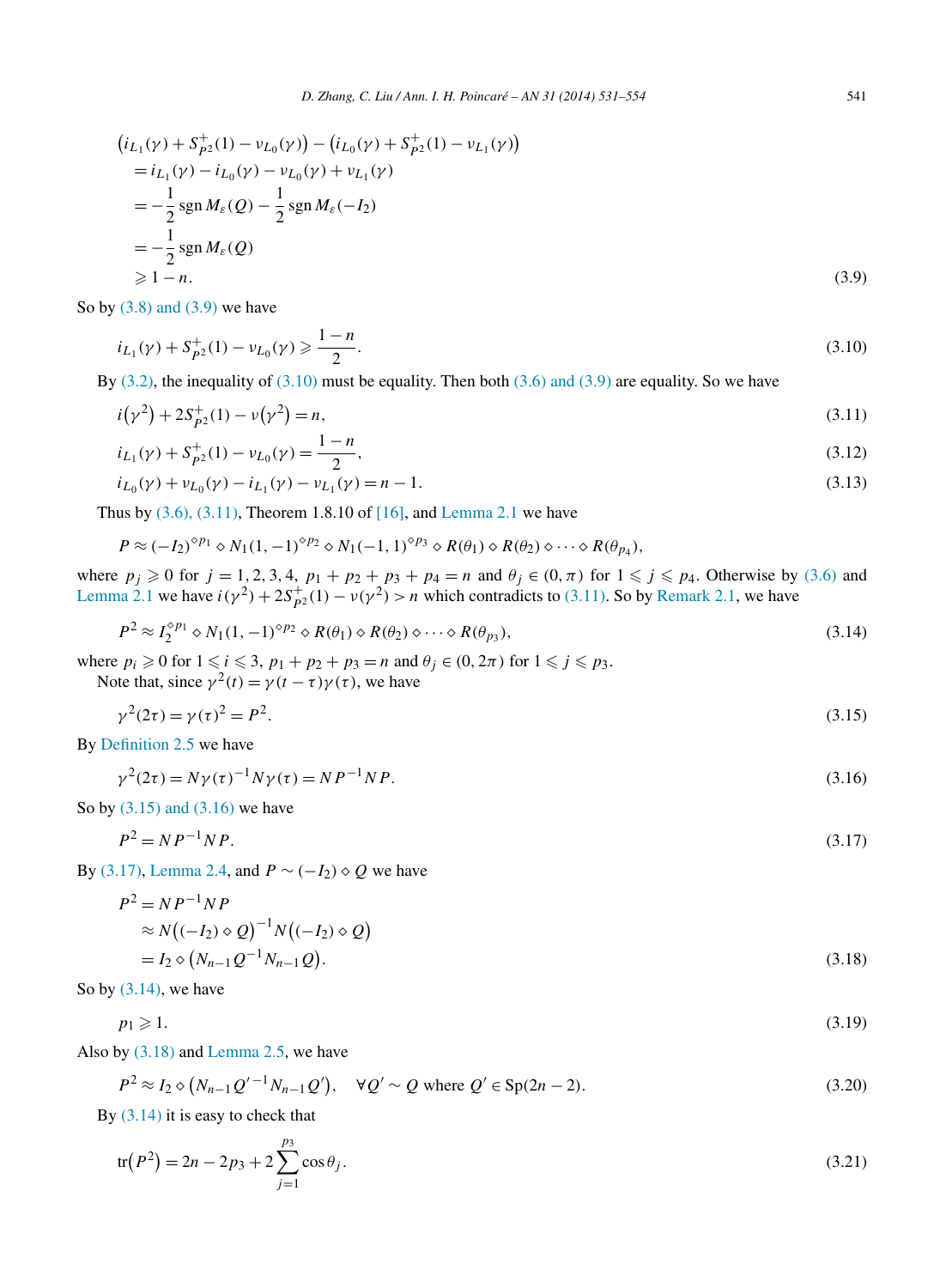<span id="page-11-0"></span>By [\(3.11\), \(3.14\)](#page-10-0) and [Lemma 2.1](#page-5-0) we have

$$
n = i(\gamma^{2}) + 2S_{P^{2}}^{+}(1) - \nu(\gamma^{2}) = i(\gamma^{2}) - p_{2} \geq i(\gamma^{2}) - n + 1.
$$

$$
i(\gamma^2) \leq 2n - 1. \tag{3.22}
$$

By  $(3.7)$  we have

$$
i(\gamma^2) = n + i_{L_0}(\gamma) + i_{L_1}(\gamma). \tag{3.23}
$$

Since  $i_{L_0}(\gamma) \ge 0$  and  $i_{L_1}(\gamma) \ge 0$ , we have  $n \le i(\gamma^2) \le 2n - 1$ . So we can divide the index  $i(\gamma^2)$  into the following three cases.

Case I. 
$$
i(\gamma^2) = n
$$
.

In this case, by [\(3.7\),](#page-9-0)  $i_{L_0}(\gamma) \ge 0$ , and  $i_{L_1}(\gamma) \ge 0$ , we have

$$
i_{L_0}(\gamma) = 0 = i_{L_1}(\gamma). \tag{3.24}
$$

So by  $(3.13)$  we have

$$
\nu_{L_0}(\gamma) - \nu_{L_1}(\gamma) = n - 1. \tag{3.25}
$$

Since  $\nu_{L_1}(\gamma) \geq 1$  and  $\nu_{L_0}(\gamma) \leq n$ , we have

 $v_{L_0}(\gamma) = n, \qquad v_{L_1}(\gamma) = 1.$  (3.26)

By  $(3.7)$  we have

$$
\nu(\gamma^2) = \nu(P^2) = n + 1. \tag{3.27}
$$

By [\(3.12\), \(3.24\) and \(3.26\)](#page-10-0) we have

$$
S_{p^2}^+(1) = \frac{1-n}{2} + n = \frac{1+n}{2} = p+1.
$$
\n(3.28)

So by [\(3.14\), \(3.27\), \(3.28\),](#page-10-0) and [Lemma 2.1](#page-5-0) we have

$$
P^2 \approx I_2^{\diamond (p+1)} \diamond R(\theta_1) \diamond \cdots \diamond R(\theta_p),\tag{3.29}
$$

where  $\theta_i \in (0, 2\pi)$ . By [\(3.5\) and \(3.26\)](#page-9-0) we have  $B = 0$ . By [\(3.18\), \(3.3\), and \(3.4\),](#page-10-0) we have

$$
P^2 = NP^{-1}NP \approx I_2 \diamond (N_{n-1}Q^{-1}N_{n-1}Q)
$$
  
=  $I_2 \diamond \begin{pmatrix} D^T & 0 \\ C^T & A^T \end{pmatrix} \begin{pmatrix} A & 0 \\ C & D \end{pmatrix}$   
=  $I_2 \diamond \begin{pmatrix} D^T A & 0 \\ 2C^T A & A D^T \end{pmatrix}$   
=  $I_2 \diamond \begin{pmatrix} I_{2p} & 0 \\ 2A^T C & I_{2p} \end{pmatrix}$ .

Hence  $\sigma(P^2) = \{1\}$  which contradicts to (3.29) since  $p \ge 1$ .

**Case II.**  $i(y^2) = n + 2k$ , where  $1 \le k \le p$ .

In this case by  $(3.7)$  we have

$$
i_{L_0}(\gamma) + i_{L_1}(\gamma) = 2k.
$$

So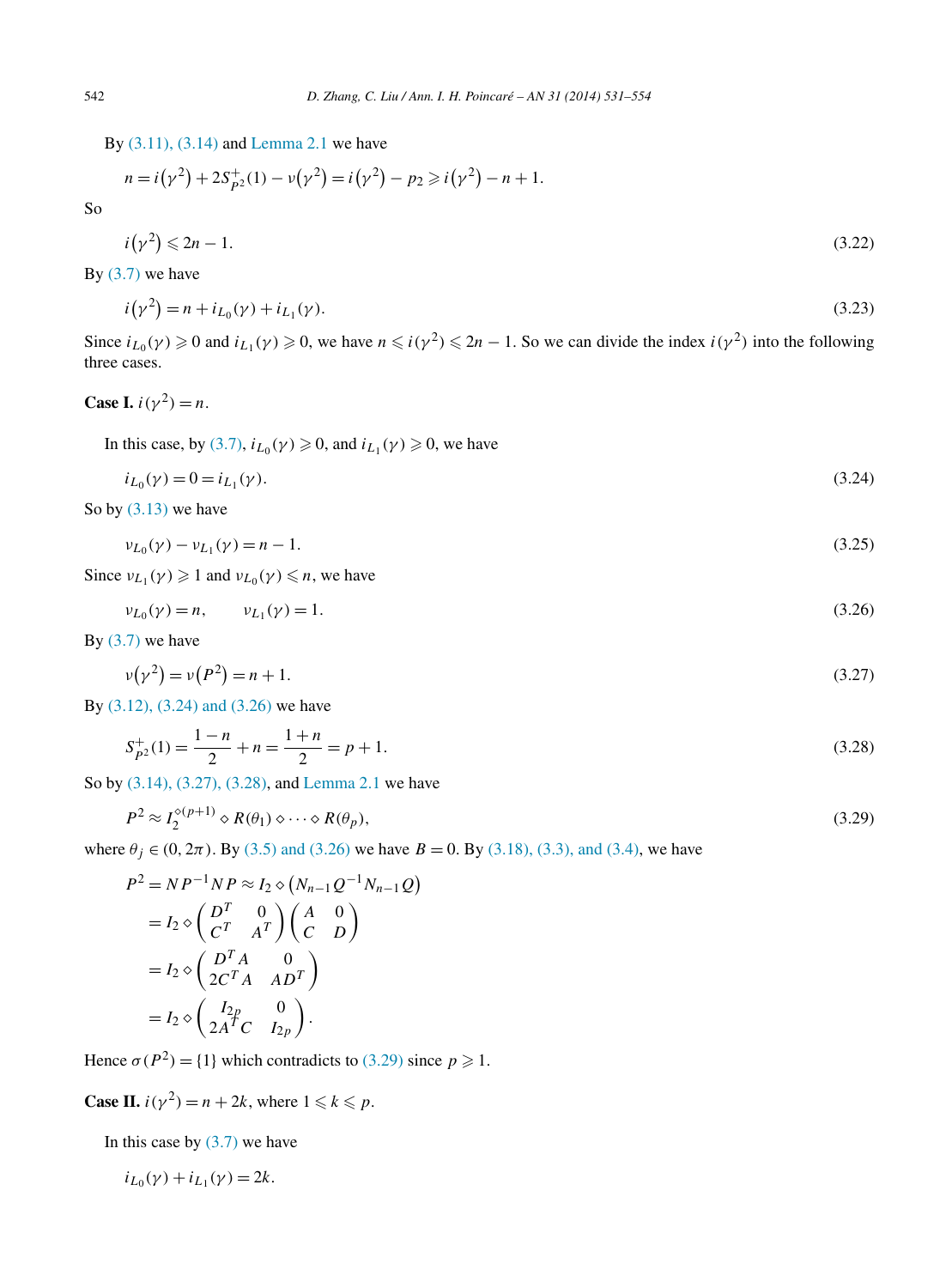<span id="page-12-0"></span>Since  $i_{L_0}(\gamma) \ge 0$  and  $i_{L_1}(\gamma) \ge 0$  we can write  $i_{L_0}(\gamma) = k + r$  and  $i_{L_1}(\gamma) = k - r$  for some integer  $-k \le r \le k$ . Then by  $(3.13)$  we have

$$
n - 1 \geq v_{L_0}(\gamma) - v_{L_1}(\gamma) = n - 2r - 1. \tag{3.30}
$$

Thus  $r \geqslant 0$  and  $0 \leqslant r \leqslant k$ .

By [Theorem](#page-6-0) 2.1 and (i) of [Lemma 2.5](#page-8-0) we have

$$
2r = i_{L_0}(\gamma) - i_{L_1}(\gamma) = \frac{1}{2}M_{\varepsilon}(P) \le n - \nu_{L_0}(P)
$$
\n(3.31)

which yields that  $v_{L_0}(\gamma) \le n - 2r$ . So by (3.30) and  $v_{L_1}(\gamma) \ge 1$  we have

$$
\nu_{L_0}(\gamma) = n - 2r, \qquad \nu_{L_1}(\gamma) = 1. \tag{3.32}
$$

Then by [\(3.12\)](#page-10-0) we have

$$
S_{p2}^{+}(1) = (n - 2r) + \frac{1 - n}{2} - (k - r) = \frac{1 + n}{2} - k - r = p + 1 - k - r.
$$
\n(3.33)

Then by [\(3.14\)](#page-10-0) and  $v(P^2) = n - 2r + 1$  and [Lemma 2.1](#page-5-0) we have

$$
P^2 \approx I_2^{\diamond (p+1-k-r)} \diamond N_1(1,-1)^{\diamond 2k} \diamond R(\theta_1) \diamond \cdots \diamond R(\theta_q),
$$
\n(3.34)

where  $q = n - (p + 1 - k - r) - 2k = p + r - k \ge 0$ . Then we have the following three subcases (i)–(iii). **(i)**  $q = 0$ .

The only possibility is  $k = p$  and  $r = 0$ , in this case  $P^2 \approx I_2 \diamond N_1(1, -1)^{\diamond 2p}$  and  $B = 0$ . By direct computation we have

$$
N_1(1,-1)^{2p} \approx N_{2p} Q^{-1} N_{2p} Q = \begin{pmatrix} I_{n-1} & 0 \\ 2A^T C & I_{n-1} \end{pmatrix}.
$$
 (3.35)

Then by [Lemma 2.3](#page-7-0) we have

$$
m^+(A^TC)=2p.
$$

By (ii) of [Lemma 2.5](#page-8-0) we have

 $\mathbf{1}$ 

$$
\frac{1}{2}\operatorname{sgn} M_{\varepsilon}(Q) \leq 2p - 2p = 0, \quad 0 < -\varepsilon \ll 1.
$$
 (3.36)

Thus by (3.36) and [Theorem 2.1,](#page-6-0) for  $0 < -\epsilon \ll 1$  we have

$$
(i_{L_0}(\gamma) + \nu_{L_0}(\gamma)) - (i_{L_1}(\gamma) + \nu_{L_1}(\gamma))
$$
  
=  $\frac{1}{2}$ sgn  $M_{\varepsilon}(P)$   
=  $\frac{1}{2}$ sgn  $M_{\varepsilon}(I_2) + \frac{1}{2}M_{\varepsilon}(Q)$   
=  $0 + \frac{1}{2}M_{\varepsilon}(Q)$   
 $\leq 0$ 

which contradicts  $(3.13)$ .

**(ii)**  $q > 0$  and  $r = 0$ .

In this case  $v_{L_0}(\gamma) = n$  and  $v_{L_1}(\gamma) = 1$ , also we have  $B = 0$ . By the equality of (3.35) we have

$$
tr(P^2) = 2n
$$

which contradicts to [\(3.21\)](#page-10-0) with  $p_3 = q > 0$ .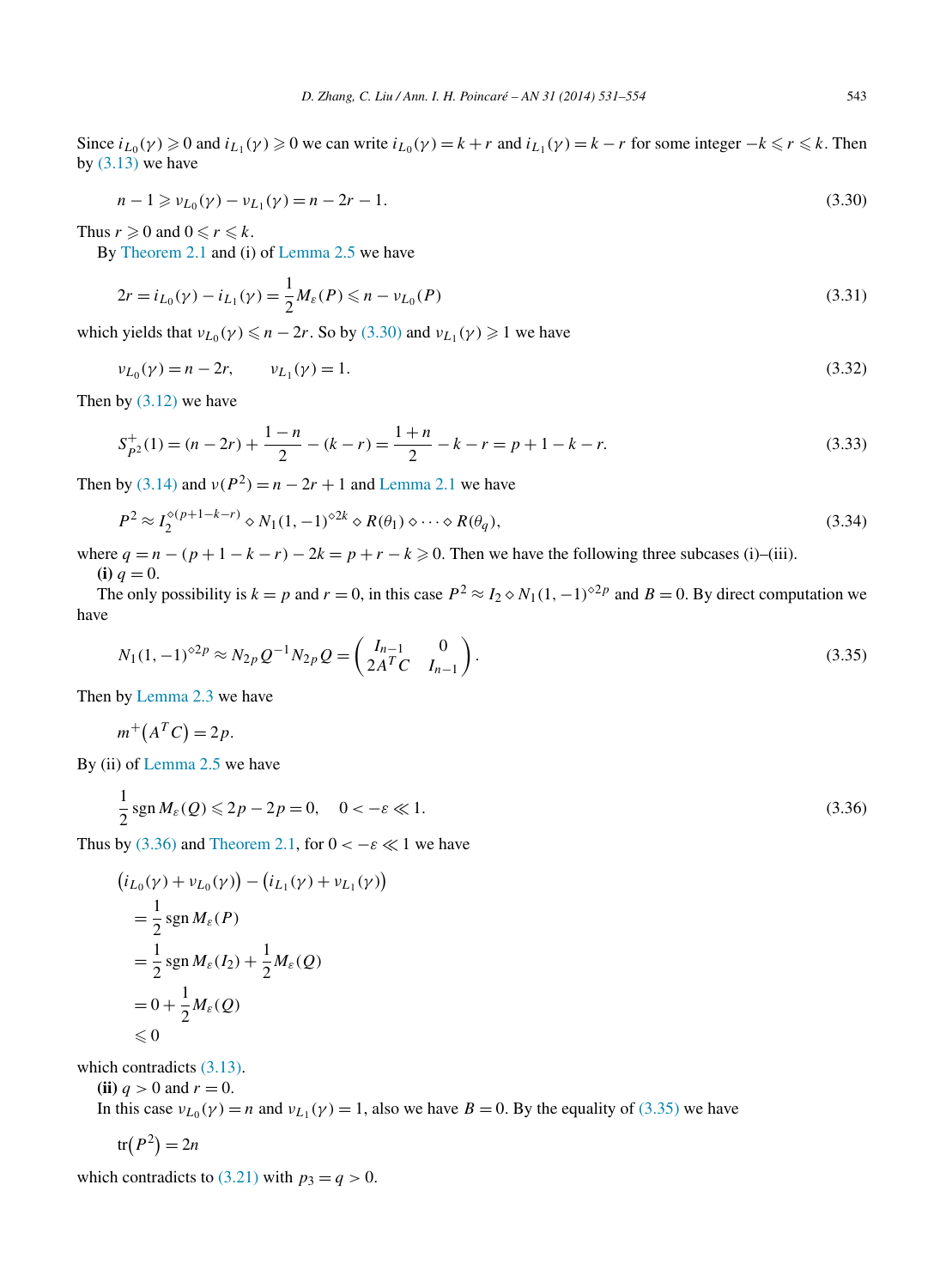<span id="page-13-0"></span>**(iii)**  $q > 0$  and  $r > 0$ .

In this case, by [\(3.33\)](#page-12-0) we have  $r < p$ . (Otherwise, then  $p = r = k$ . From [\(3.19\)](#page-10-0) there holds  $S_{p^2}^+(1) \ge 1$ , so from [\(3.33\)](#page-12-0) we have  $1 \leq S_{p^2}^+(1) = 1 - p \leq 0$  a contradiction.) Here it is easy to see rank  $B = 2r$ . Then there are two invertible  $2p \times 2p$  matrices *U* and *V* with det  $U > 0$  and det  $V > 0$  such that

$$
UBV = \begin{pmatrix} I_{2r} & 0 \\ 0 & 0 \end{pmatrix}.
$$

So there holds

$$
Q \sim \text{diag}(U, (U^T)^{-1}) Q \text{ diag}((V^T)^{-1}, V) = \begin{pmatrix} A_1 & B_1 & I_{2r} & 0 \\ C_1 & D_1 & 0 & 0 \\ A_3 & B_3 & A_2 & B_2 \\ C_3 & D_3 & C_2 & D_2 \end{pmatrix} := Q_1,\tag{3.37}
$$

where for  $j = 1, 2, 3, A_j$  is a  $2r \times 2r$  matrix,  $D_j$  is a  $(2p - 2r) \times (2p - 2r)$  matrix for  $j = 1, 2, 3, B_j$  is a  $2r \times (2p - 2r)$ matrix, and  $C_j$  is  $(2p - 2r) \times 2r$  matrix. Since  $Q_1$  is still a symplectic matrix, we have  $Q_1^T J_{2p} Q_1 = J_{2p}$ , then it is easy to check that

$$
C_1 = 0, \qquad B_2 = 0. \tag{3.38}
$$

So

$$
Q_1 = \begin{pmatrix} A_1 & B_1 & I_{2r} & 0 \\ 0 & D_1 & 0 & 0 \\ A_3 & B_3 & A_2 & 0 \\ C_3 & D_3 & C_2 & D_2 \end{pmatrix}.
$$
 (3.39)

So for the case (iii) of [Case II,](#page-11-0) we have the following Subcases  $1-3$ .

## **Subcase 1.**  $A_3 = 0$ .

In this case since  $Q_1$  is symplectic, by direct computation we have

$$
N_{2p}Q_1^{-1}N_{2p}Q_1 = \begin{pmatrix} I_{2r} & * & * & * \\ * & I_{2p-2r} & * & * \\ * & * & I_{2r} & * \\ * & * & * & I_{2p-2r} \end{pmatrix}.
$$

Hence we have

$$
\text{tr}(N_{2p}Q_1^{-1}N_{2p}Q_1)=4p.
$$

Since  $Q_1 \sim Q$ , we have

$$
P \sim (-I_2) \diamond Q_1. \tag{3.40}
$$

Then by the proof of [Lemma 2.4](#page-7-0) we have

$$
\begin{aligned} \n\text{tr } P^2 &= \text{tr}(NP^{-1}NP) \\ \n&= \text{tr } N\big((-I_2) \diamond Q_1\big)^{-1} N\big((-I_2) \diamond Q_1\big) \\ \n&= \text{tr } I_2 \diamond \big(N_{2p} Q_1^{-1} N_{2p} Q_1\big) \\ \n&= 4p + 2 = 2n. \n\end{aligned} \tag{3.41}
$$

By [\(3.21\)](#page-10-0) and  $p_3 = q > 0$  we have

$$
\operatorname{tr}(P^2) < 2n. \tag{3.42}
$$

(3.41) and (3.42) yield a contradiction.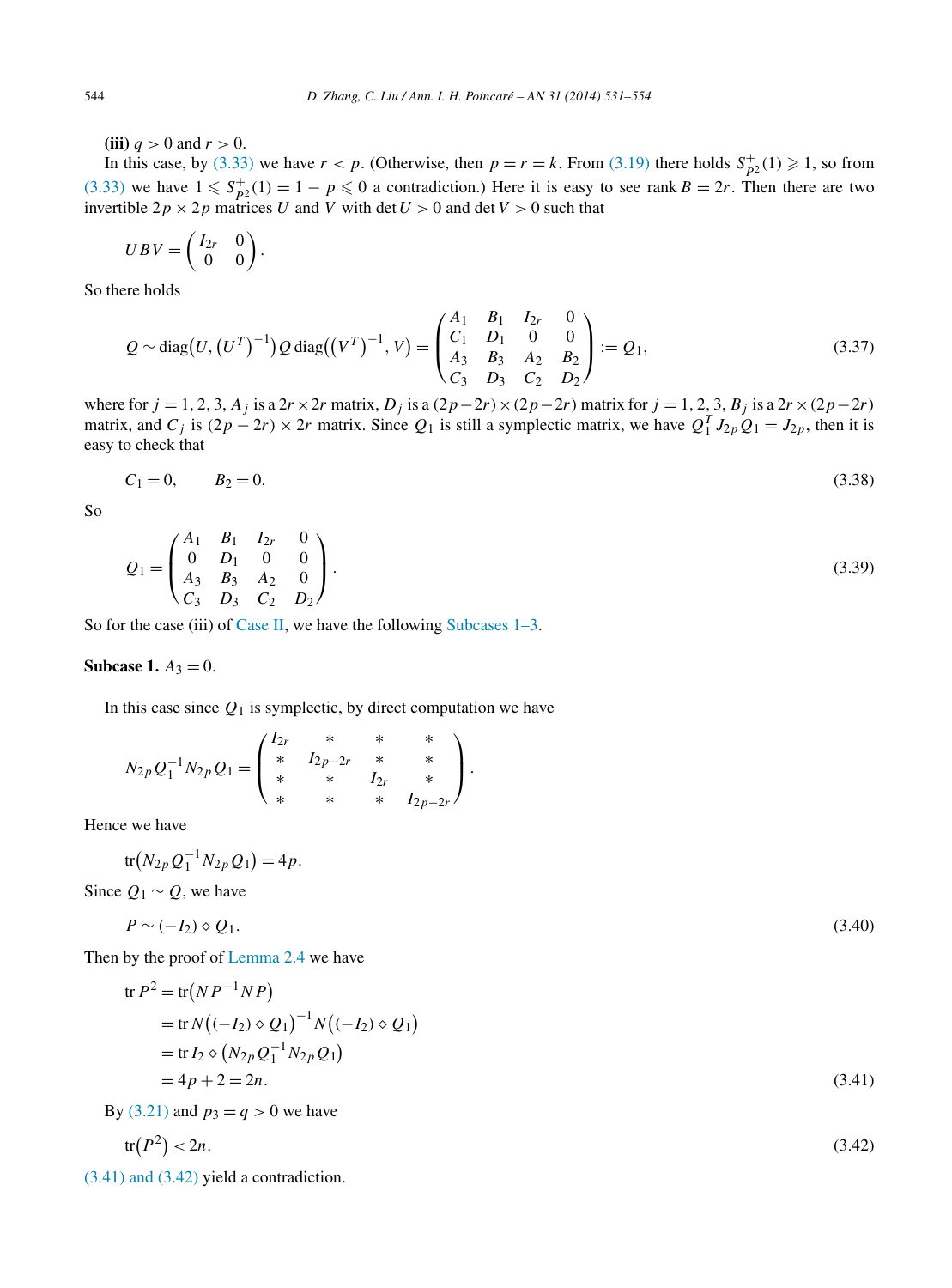**Subcase 2.** *A*<sup>3</sup> is invertible.

By  $Q_1$  is symplectic we have

$$
\begin{pmatrix} A_1^T & 0 \ B_1^T & D_1^T \end{pmatrix} \begin{pmatrix} A_2 & 0 \ C_2 & D_2 \end{pmatrix} - \begin{pmatrix} A_3^T & C_3^T \ B_3^T & D_3^T \end{pmatrix} \begin{pmatrix} I_{2r} & 0 \ 0 & 0 \end{pmatrix} = I_{2p}.
$$
 (3.43)

Hence

$$
D_1^T D_2 = I_{2p-2r}.
$$
\n(3.44)

By direct computation we have

$$
\begin{pmatrix} A_1 & B_1 & I_{2r} & 0 \ 0 & D_1 & 0 & 0 \ A_3 & B_3 & A_2 & 0 \ C_3 & D_3 & C_2 & D_2 \ \end{pmatrix} \begin{pmatrix} I_{2r} & -A_3^{-1}B_3 & 0 & 0 \ 0 & I_{2p-2r} & 0 & 0 \ 0 & 0 & I_{2r} & 0 \ 0 & 0 & B_3^T (A_3^T)^{-1} & I_{2p-2r} \end{pmatrix} = \begin{pmatrix} A_1 & \tilde{B}_1 & I_{2r} & 0 \ 0 & D_1 & 0 & 0 \ A_3 & 0 & A_2 & 0 \ C_3 & \tilde{D}_3 & \tilde{C}_2 & D_2 \end{pmatrix}.
$$

So by  $(3.44)$  we have

$$
\begin{pmatrix} I_{2r} & -\tilde{B}_1 D_2^T & 0 & 0 \ 0 & I_{2p-2r} & 0 & 0 \ 0 & 0 & I_{2r} & 0 \ 0 & 0 & D_2 \tilde{B}_1^T & I_{2p-2r} \end{pmatrix} \begin{pmatrix} A_1 & \tilde{B}_1 & I_{2r} & 0 \ 0 & D_1 & 0 & 0 \ A_3 & 0 & A_2 & 0 \ C_3 & \tilde{D}_3 & \tilde{C}_2 & D_2 \end{pmatrix} = \begin{pmatrix} A_1 & 0 & I_{2r} & 0 \ 0 & D_1 & 0 & 0 \ A_3 & 0 & A_2 & 0 \ \tilde{C}_3 & \tilde{D}_3 & \tilde{C}_2 & D_2 \end{pmatrix} := Q_2.
$$

Then we have

$$
Q_2 \sim Q_1 \sim Q. \tag{3.45}
$$

Since  $Q_2$  is a symplectic matrix, we have  $Q_2^T J_{2p} Q_2 = J_{2p}$ , then it is easy to check that

$$
\tilde{C}_3 = 0, \qquad \hat{C}_2 = 0. \tag{3.46}
$$

Hence we have

$$
Q_2 = \begin{pmatrix} A_1 & I_{2r} \\ A_3 & A_2 \end{pmatrix} \diamond \begin{pmatrix} D_1 & 0 \\ \tilde{D}_3 & D_2 \end{pmatrix}.
$$
 (3.47)

Since

$$
N_{2p-2r} \begin{pmatrix} D_1 & 0 \ \tilde{D}_3 & D_2 \end{pmatrix}^{-1} N_{2p-2r} \begin{pmatrix} D_1 & 0 \ \tilde{D}_3 & D_2 \end{pmatrix} = \begin{pmatrix} I_{2p-2r} & 0 \ 2D_1^T \tilde{D}_3 & I_{2p-2r} \end{pmatrix},
$$
\n(3.48)

by (3.45), (3.20), and [Lemma 2.4,](#page-7-0) there is a symplectic matrix *W* such that

$$
P^2 \approx I_2 \diamond W \diamond \begin{pmatrix} I_{2p-2r} & 0\\ 2D_1^T \tilde{D}_3 & I_{2p-2r} \end{pmatrix} .\tag{3.49}
$$

Then by [\(3.14\)](#page-10-0) and [Lemma 2.3,](#page-7-0)  $D_1^T \tilde{D}_3$  is semipositive and

$$
1 + m^0(D_1^T \tilde{D}_3) \leqslant S_{P^2}^+(1).
$$

So by  $(3.33)$  we have

$$
m^{0}(D_{1}^{T}\tilde{D}_{3}) \leq p + 1 - k - r - 1 = p - k - r = (2p - 2r) - (p + k - r) \leq 2p - 2r - 1.
$$
\n(3.50)

Since  $D_1^T \tilde{D}_3$  is a semipositive  $(2p-2r) \times (2p-2r)$  matrix, by (3.50) we have  $m^+(D_1^T \tilde{D}_3) > 0$ . Then by [Theorem 2.1,](#page-6-0) (ii) of [Lemma 2.5](#page-8-0) and [Lemma 2.6,](#page-8-0) for  $0 < -\varepsilon \ll 1$  we have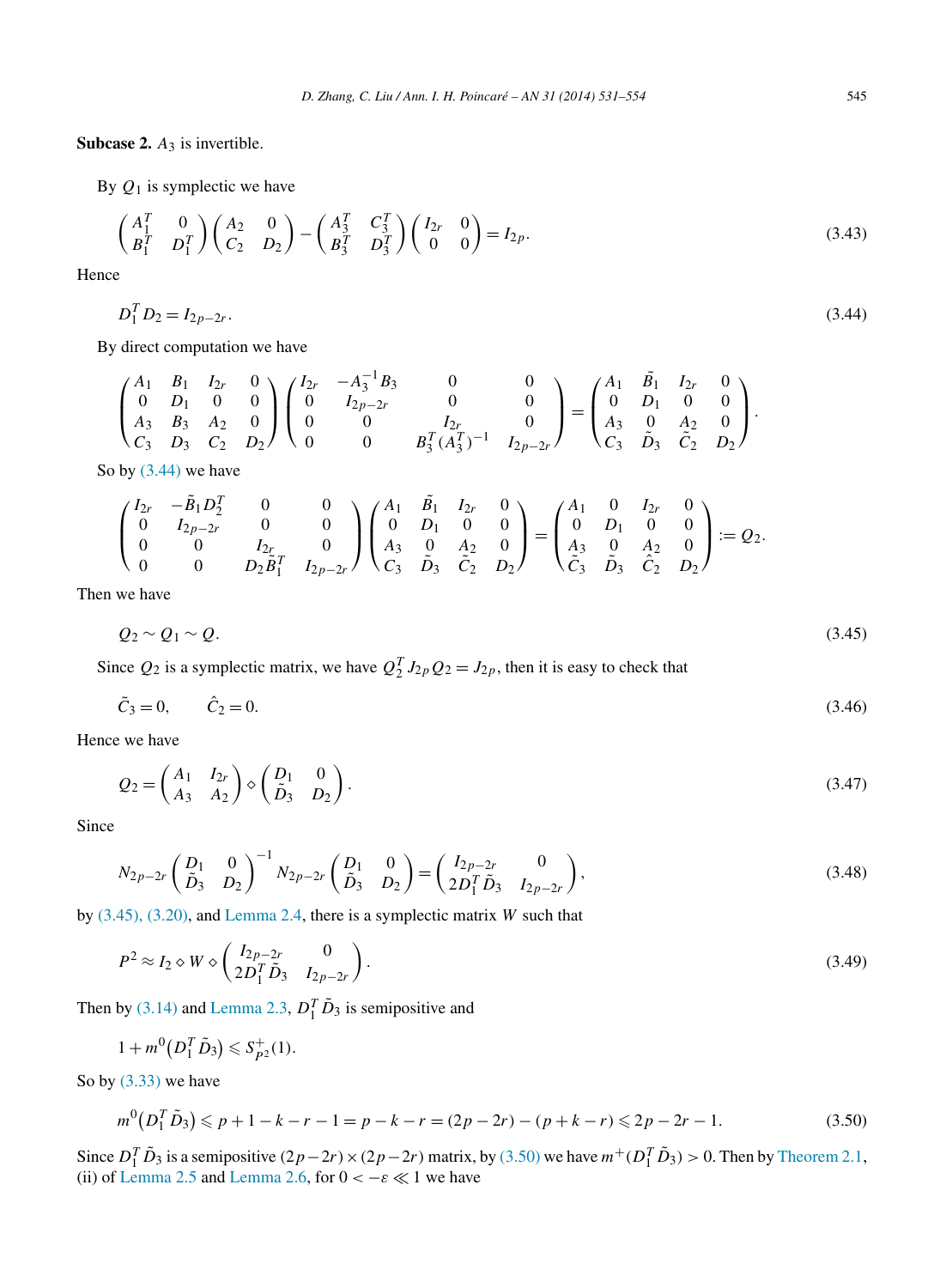$$
(i_{L_0}(\gamma) + \nu_{L_0}(\gamma)) - (i_{L_1}(\gamma) + \nu_{L_1}(\gamma))
$$
  
=  $\frac{1}{2}$   $\left( M_{\varepsilon}(-I_2) + M_{\varepsilon} \left( \begin{pmatrix} A_1 & I_{2r} \\ A_3 & A_2 \end{pmatrix} \right) + M_{\varepsilon} \left( \begin{pmatrix} D_1 & 0 \\ \tilde{D}_3 & D_2 \end{pmatrix} \right) \right)$   
 $\leq \frac{1}{2} (0 + 4r + 2(2p - 2r - 1))$   
=  $2p - 1$   
=  $n - 2$  (3.51)

which contradicts to  $(3.13)$ .

**Subcase 3.**  $A_3 \neq 0$  and  $A_3$  is not invertible.

In this case, suppose rank  $A_3 = \lambda$ , then  $0 < \lambda < 2r$ . There is an invertible  $2r \times 2r$  matrix *G* with det  $G > 0$  such that

$$
GA_3G^{-1} = \begin{pmatrix} A & 0 \\ 0 & 0 \end{pmatrix},\tag{3.52}
$$

where  $\Lambda$  is a  $\lambda \times \lambda$  invertible matrix. Then we have

$$
\begin{pmatrix}\n(G^T)^{-1} & 0 & 0 & 0 \\
0 & I_{2p-2r} & 0 & 0 \\
0 & 0 & G & 0 \\
0 & 0 & 0 & I_{2p-2r}\n\end{pmatrix}\n\begin{pmatrix}\nA_1 & B_1 & I_{2r} & 0 \\
0 & D_1 & 0 & 0 \\
A_3 & B_3 & A_2 & 0 \\
C_3 & D_3 & C_2 & D_2\n\end{pmatrix}\n\begin{pmatrix}\n(G)^{-1} & 0 & 0 & 0 \\
0 & I_{2p-2r} & 0 & 0 \\
0 & 0 & G^T & 0 \\
0 & 0 & 0 & I_{2p-2r}\n\end{pmatrix}
$$
\n
$$
=\n\begin{pmatrix}\n\tilde{A}_1 & \tilde{B}_1 & I_{2r} & 0 \\
0 & D_1 & 0 & 0 \\
0 & D_1 & 0 & 0 \\
\tilde{C}_3 & D_3 & \tilde{C}_2 & D_2\n\end{pmatrix} := Q_3.
$$
\n(3.53)

By  $(3.52)$  we can write  $Q_3$  as the following block form

$$
Q_3 = \begin{pmatrix} U_1 & U_2 & F_1 & I_\lambda & 0 & 0 \\ U_3 & U_4 & F_2 & 0 & I_{2r-\lambda} & 0 \\ 0 & 0 & D_1 & 0 & 0 & 0 \\ A & 0 & E_1 & W_1 & W_2 & 0 \\ 0 & 0 & E_2 & W_3 & W_4 & 0 \\ G_1 & G_2 & D_3 & K_1 & K_2 & D_2 \end{pmatrix}.
$$
 (3.54)  
Let  $R_1 = \begin{pmatrix} I_\lambda & 0 & 0 \\ 0 & I_{2r-\lambda} & 0 \\ -G_1A^{-1} & 0 & I_{2p-2r} \end{pmatrix}$  and  $R_2 = \begin{pmatrix} I_\lambda & 0 & -A^{-1}E_1 \\ 0 & I_{2r-\lambda} & 0 \\ 0 & 0 & I_{2p-2r} \end{pmatrix}$ . By (3.54) we have  
diag $((R_1^T)^{-1}, R_1)Q_3$  diag $(R_2, (R_2^T)^{-1}) = 
$$
\begin{pmatrix} U_1 & U_2 & \tilde{F}_1 & I_\lambda & 0 & 0 \\ U_3 & U_4 & \tilde{F}_2 & 0 & I_{2r-\lambda} & 0 \\ 0 & 0 & D_1 & 0 & 0 & 0 \\ A & 0 & 0 & W_1 & W_2 & 0 \\ 0 & 0 & E_2 & W_3 & W_4 & 0 \end{pmatrix} := Q_4.
$$$ 

Since *Q*<sup>4</sup> is a symplectic matrix we have

 $Q_4^T J Q_4 = J.$ 

Then by (3.55) and direct computation we have  $U_2 = 0$ ,  $U_3 = 0$ ,  $W_2 = 0$ ,  $W_3 = 0$ ,  $\tilde{F}_1 = 0$ ,  $\tilde{K}_1 = 0$ , and  $U_1$ ,  $U_4$ ,  $W_1$ , *W*<sup>4</sup> are all symmetric matrices, and

 $0$   $G_2$   $\tilde{D}_3$   $\tilde{K}_1$   $\tilde{K}_2$   $D_2$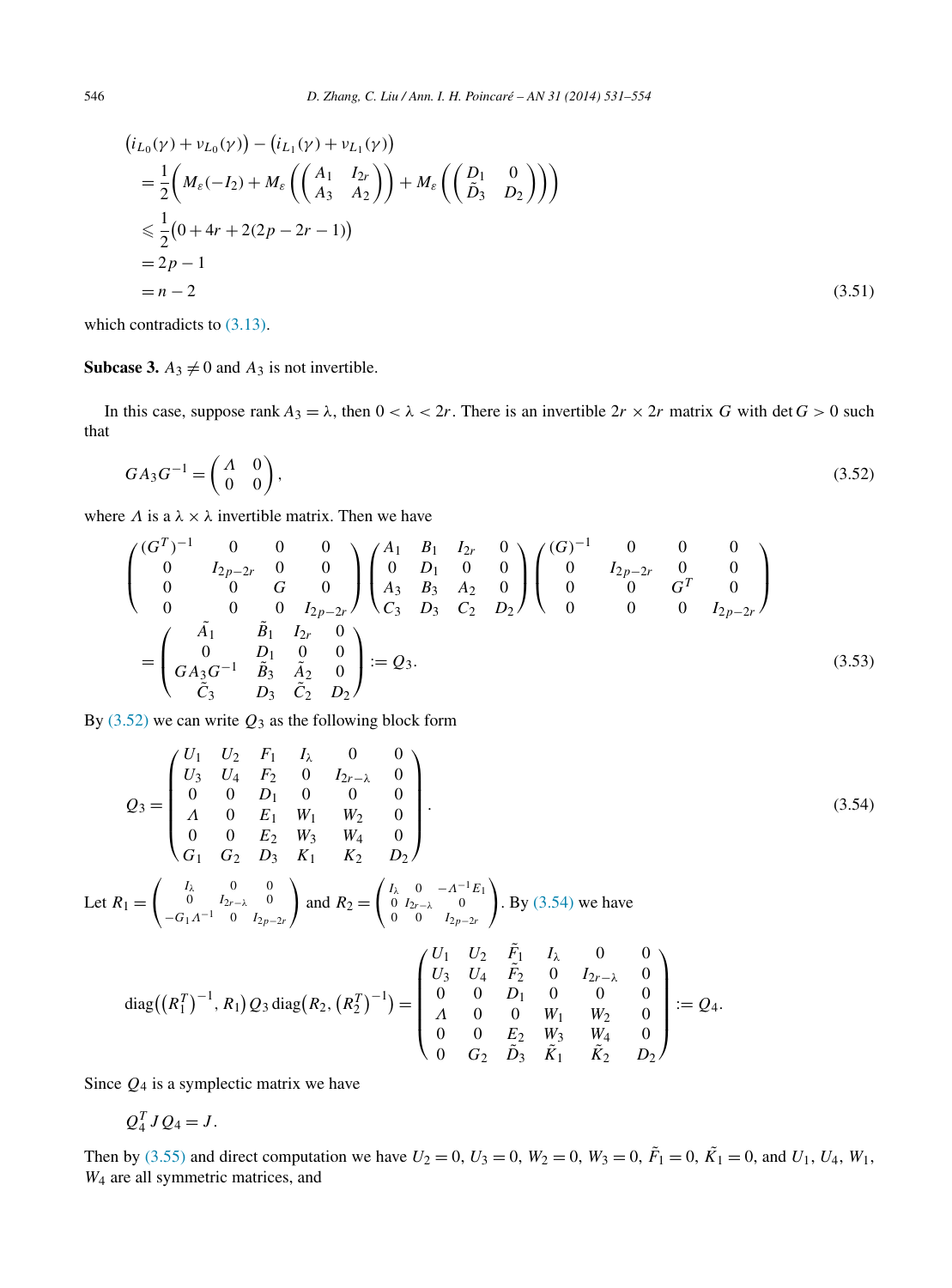$$
U_4 W_4 = I_{2r - \lambda},\tag{3.55}
$$

$$
D_1 D_2^T = I_{2p-2r},
$$
  
\n
$$
U_4 \tilde{E}_2 = G_2^T D_1,
$$
\n(3.56)

So

$$
Q_4 = \begin{pmatrix} U_1 & 0 & 0 & I_{\lambda} & 0 & 0 \\ 0 & U_4 & \tilde{F}_2 & 0 & I_{2r-\lambda} & 0 \\ 0 & 0 & D_1 & 0 & 0 & 0 \\ A & 0 & 0 & W_1 & 0 & 0 \\ 0 & 0 & \tilde{E}_2 & 0 & W_4 & 0 \\ 0 & G_2 & \tilde{D}_3 & 0 & K_2 & D_2 \end{pmatrix}.
$$
 (3.58)

By (3.55)–(3.57), we have both  $\tilde{E}_2$  and  $G_2$  are zero or nonzero. By [Definition 2.3](#page-5-0) we have  $Q_4 \sim Q_3 \sim Q$ . Then by [\(3.32\),](#page-12-0)  $\left(\begin{smallmatrix} A & 0 & 0 \\ 0 & 0 & \tilde{E}_2 \end{smallmatrix}\right)$  $0 \ G_2 \ \tilde{D}_3$ is invertible. So both  $\tilde{E}_2$  and  $G_2$  are nonzero.

Since  $Q_4$  is symplectic, by (3.57) we have

$$
\begin{pmatrix} U_1 & 0 & 0 \ 0 & U_4 & \tilde{F}_2 \ 0 & 0 & D_1 \end{pmatrix}^T \begin{pmatrix} \Lambda & 0 & 0 \ 0 & 0 & \tilde{E}_2 \ 0 & G_2 & \tilde{D}_3 \end{pmatrix} = \begin{pmatrix} U_1 \Lambda & 0 & 0 \ 0 & 0 & U_4 \tilde{E}_2 \ 0 & (U_4 \tilde{E}_2)^T & D_1^T \tilde{D}_3 + \tilde{B}_2^T \tilde{E}_2 \end{pmatrix}
$$
(3.59)

which is a symmetric matrix.

Denote  $F = \begin{pmatrix} 0 & U_4 \tilde{E}_2 \\ (U_4 \tilde{E}_3)^T & D^T \tilde{D}_4 + \tilde{E}_2 \end{pmatrix}$  $(U_4 \tilde{E_2})^T D_1^T \tilde{D_3} + \tilde{B}_2^T \tilde{E_2}$ ). Since  $U_4 \tilde{E}_2$  is nonzero, in the following we prove that  $m^+(F) \geq 1$ .

Note that here  $U_4 \tilde{E}_2$  is a  $(2r - \lambda) \times (2p - 2r)$  matrix and  $D_1^T \tilde{D}_3 + \tilde{B}_2^T \tilde{E}_2$  is a  $(2p - 2r) \times (2p - 2r)$  matrix. Denote  $U_4 \tilde{E}_2 = (e_{ij})$  and  $D_1^T \tilde{D}_3 + \tilde{B}_2^T \tilde{E}_2 = (d_{ij})$ , where  $e_{ij}$  and  $d_{ij}$  are elements on the *i*-th row and *j*-th column of the corresponding matrix. Since  $U_4 \tilde{E}_2$  is nonzero, there exists an  $e_{ij} \neq 0$  for some  $1 \leq i \leq 2r - \lambda$  and  $1 ≤ j ≤ 2p - 2r$ . Let  $x = (0, ..., 0, e_{ij}, 0, ..., 0)^T ∈ \mathbf{R}^{2r - \lambda}$  whose *i*-th row is  $e_{ij}$  and other rows are all zero, and  $y = (0, \ldots, 0, \rho, 0, \ldots, 0)^T \in \mathbb{R}^{2p-2r}$  whose *j*-th row is  $\rho$  and other rows are all zero. Then we have

$$
F\begin{pmatrix} x \\ y \end{pmatrix} \cdot \begin{pmatrix} x \\ y \end{pmatrix} = 2\rho e_{ij}^2 - \rho^2 d_{jj} > 0
$$

for  $\rho > 0$  small enough. Hence the dimension of positive definite space of *F* is at least 1, thus  $m^+(F) \geq 1$ . Then

$$
m^{+}\left(\begin{pmatrix} U_{1}\Lambda & 0 & 0\\ 0 & 0 & U_{4}\tilde{E}_{2} \\ 0 & (U_{4}\tilde{E}_{2})^{T} & D_{1}^{T}\tilde{D}_{3} + \tilde{B}_{2}^{T}\tilde{E}_{2} \end{pmatrix}\right) = m^{+}(\Lambda) + m^{+}(F) \ge 1.
$$
 (3.60)

Then by  $(3.59)$ ,  $(3.60)$  and (ii) of [Lemma 2.5,](#page-8-0) we have

$$
\frac{1}{2}\operatorname{sgn} M_{\varepsilon}(Q_4) \leq 2p - 1 = n - 2, \quad 0 < -\varepsilon \ll 1. \tag{3.61}
$$

Since  $Q \sim Q_4$ , by (3.61) and [Lemma 2.4](#page-7-0) we have

1

$$
\frac{1}{2}\operatorname{sgn}M_{\varepsilon}(Q)\leqslant 2p-1,\quad 0<\,-\varepsilon\ll 1.\tag{3.62}
$$

Then since  $P \sim (-I_2) \diamond Q$ , by [Theorem 2.1,](#page-6-0) [Remark 2.2](#page-6-0) and [Lemma 2.4](#page-7-0) we have

$$
(i_{L_0}(\gamma) + \nu_{L_0}(\gamma)) - (i_{L_1}(\gamma) + \nu_{L_1}(\gamma))
$$
  
=  $\frac{1}{2}M_\varepsilon(P)$   
=  $\frac{1}{2}$ sgn $M_\varepsilon((-I_2) \diamond Q)$   
=  $\frac{1}{2}$ sgn $M_\varepsilon(-I_2) + \frac{1}{2}$ sgn $M_\varepsilon(Q)$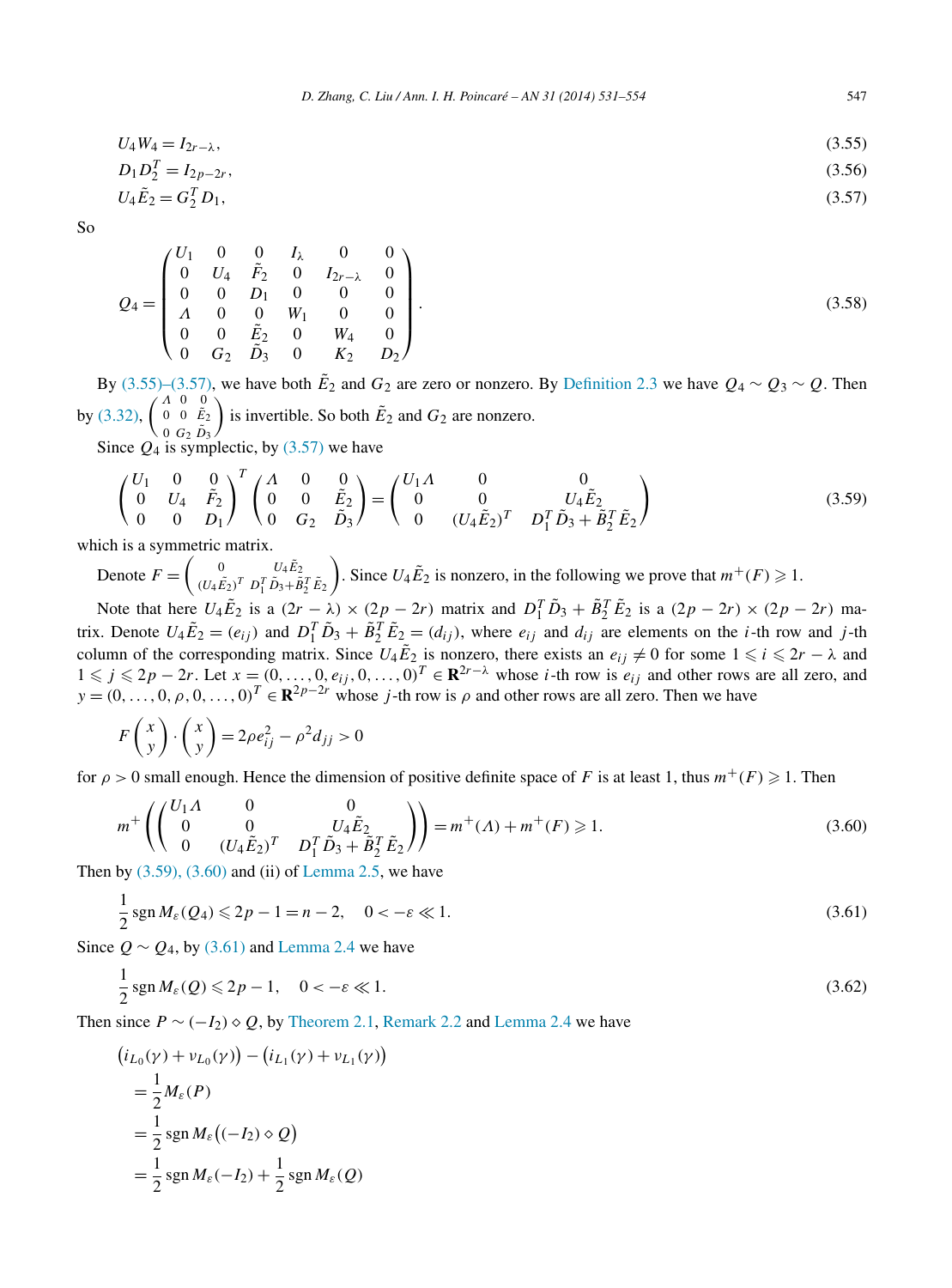$$
= 0 + \frac{1}{2} \operatorname{sgn} M_{\varepsilon}(Q)
$$
  
\$\leq n - 2\$. (3.63)

Thus  $(3.13)$  and  $(3.63)$  yields a contradiction. And in [Case II](#page-11-0) we can always obtain a contradiction.

**Case III.**  $i(y^2) = n + 2k + 1$ , where  $0 \le k \le p - 1$ .

In this case by  $(3.7)$  we have

$$
i_{L_0}(\gamma) + i_{L_1}(\gamma) = 2k + 1. \tag{3.64}
$$

Since  $i_{L_0}(\gamma) \ge 0$  and  $i_{L_1}(\gamma) \ge 0$  we can write  $i_{L_0}(\gamma) = k + 1 + r$  and  $i_{L_1}(\gamma) = k - r$  for some integer  $-k \le r \le k$ . Then by  $(3.13)$  we have

$$
n - 1 \geq v_{L_0}(\gamma) - v_{L_1}(\gamma) = n - 2r - 2. \tag{3.65}
$$

Thus  $r \geqslant 0$  and  $0 \leqslant r \leqslant k$ .

By [Theorem](#page-6-0) 2.1 and (i) of [Lemma 2.5](#page-8-0) we have

$$
2r + 1 = i_{L_0}(\gamma) - i_{L_1}(\gamma) = \frac{1}{2}M_{\varepsilon}(P) \leq n - \nu_{L_0}(\gamma)
$$
\n(3.66)

which yields  $v_{L_0}(\gamma) \le n - 2r - 1$ . Then by (3.65) and  $v_{L_1}(\gamma) \ge 1$  we have

$$
\nu_{L_0}(\gamma) = n - 2r - 1, \qquad \nu_{L_1}(\gamma) = 1. \tag{3.67}
$$

Then by [\(3.12\)](#page-10-0) we have

$$
S_{p2}^{+}(1) = (n - 2r - 1) + \frac{1 - n}{2} - (k - r) = \frac{1 + n}{2} - k - r - 1 = p - k - r \ge 1.
$$
 (3.68)

Then by [\(3.14\)](#page-10-0) and  $v(P^2) = v_{L_0}(y) + v_{L_1}(y) = n - 2r$  and [Lemma 2.1](#page-5-0) we have

$$
P^2 \approx I_2^{\diamond (p-k-r)} \diamond N_1(1,-1)^{\diamond (2k+1)} \diamond R(\theta_1) \diamond \cdots \diamond R(\theta_q),
$$

where  $q = n - (p - k - r) - (2k + 1) = p + r - k \geqslant p - k \geqslant 1$ .

Since in this case rank  $B = 2r + 1 \leq n - 2$ , by the same argument of (iii) in [Case II,](#page-11-0) we have

$$
Q \sim Q_1 = \begin{pmatrix} A_1 & B_1 & I_{2r+1} & 0 \\ 0 & D_1 & 0 & 0 \\ A_3 & B_3 & A_2 & 0 \\ C_3 & D_3 & C_2 & D_2 \end{pmatrix}.
$$

Then by the same argument of [Subcases 1, 2, 3](#page-13-0) of [Case II,](#page-11-0) we can always obtain a contradiction in Case III. The proof of [Theorem 3.1](#page-9-0) is complete.  $\square$ 

Now we are ready to give a proof of [Theorem](#page-3-0) 1.1. For  $\Sigma \in \mathcal{H}_{b}^{s,c}(2n)$ , let  $j_{\Sigma}: \Sigma \to [0, +\infty)$  be the gauge function of *Σ* defined by

$$
j_{\Sigma}(0) = 0
$$
, and  $j_{\Sigma}(x) = \inf \left\{ \lambda > 0 \mid \frac{x}{\lambda} \in C \right\}$ ,  $\forall x \in \mathbb{R}^{2n} \setminus \{0\}$ ,

where *C* is the domain enclosed by  $\Sigma$ .

Define

$$
H_{\alpha}(x) = (j_{\Sigma}(x))^{\alpha}, \quad \alpha > 1, \qquad H_{\Sigma}(x) = H_{2}(x), \quad \forall x \in \mathbb{R}^{2n}.
$$
 (3.69)

 $\text{Then } H_{\Sigma} \in C^2(\mathbb{R}^{2n} \setminus \{0\}, \mathbb{R}) \cap C^{1,1}(\mathbb{R}^{2n}, \mathbb{R})$ .

<span id="page-17-0"></span>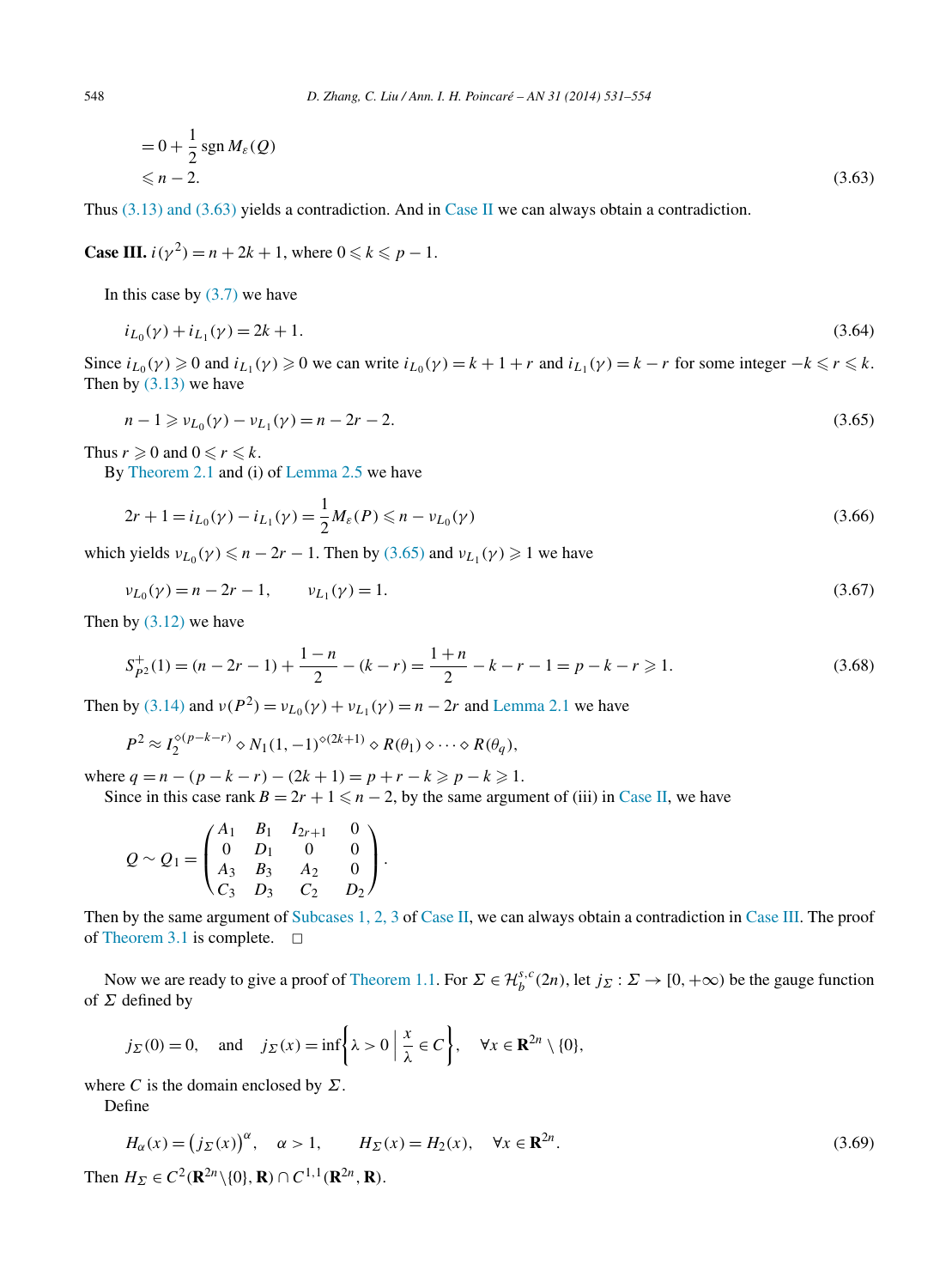<span id="page-18-0"></span>We consider the following fixed energy problem

$$
\dot{x}(t) = JH'_{\Sigma}(x(t)),\tag{3.70}
$$

$$
H_{\Sigma}\big(x(t)\big) = 1,\tag{3.71}
$$

$$
x(-t) = Nx(t),\tag{3.72}
$$

$$
x(\tau + t) = x(t), \quad \forall t \in \mathbf{R}.\tag{3.73}
$$

Denote by  $\mathcal{J}_b(\Sigma, 2)$  ( $\mathcal{J}_b(\Sigma, \alpha)$ ) for  $\alpha = 2$  in [\(3.69\)\)](#page-17-0) the set of all solutions  $(\tau, x)$  of problem (3.70)–(3.73) and by  $\tilde{\mathcal{J}}_b(\Sigma, 2)$  the set of all geometrically distinct solutions of (3.70)–(3.73). By Remark 1.2 of [\[14\]](#page-23-0) or discussion in [\[17\],](#page-23-0) elements in  $\mathcal{J}_b(\Sigma)$  and  $\mathcal{J}_b(\Sigma, 2)$  are one-to-one correspondent. So we have  $\mathbf{H}^* \tilde{\mathcal{J}}_b(\Sigma) = \mathbf{H}^* \tilde{\mathcal{J}}_b(\Sigma, 2)$ .

For readers' convenience in the following we list some known results which will be used in the proof of [Theo](#page-3-0)[rem](#page-3-0) 1.1. In the following of this paper, we write  $(i_{L_0}(\gamma, k), v_{L_0}(\gamma, k)) = (i_{L_0}(\gamma^k), v_{L_0}(\gamma^k))$  for any symplectic path  $\gamma \in \mathcal{P}_{\tau}(2n)$  and  $k \in \mathbb{N}$ , where  $\gamma^{k}$  is defined by [Definition 2.5.](#page-6-0) We have

**Lemma 3.1.** *(See Theorem 1.5 of* [\[14\]](#page-23-0) *and Theorem 4.3 of* [\[18\].](#page-23-0) *Let*  $\gamma_i \in \mathcal{P}_{\tau_i}(2n)$  *for*  $j = 1, ..., q$ *. Let*  $M_j =$  $\gamma_j^2(2\tau_j) = N\gamma_j(\tau_j)^{-1}N\gamma_j(\tau_j)$ *, for*  $j = 1, \ldots, q$ *. Suppose* 

 $\hat{i}_{L_0}(\gamma_i) > 0, \quad j = 1, \ldots, q.$ 

*Then there exist infinitely many*  $(R, m_1, m_2, \ldots, m_q) \in \mathbb{N}^{q+1}$  *such that* 

- (i)  $v_{L_0}(\gamma_i, 2m_i \pm 1) = v_{L_0}(\gamma_i)$ , (ii)  $i_{L_0}(\gamma_j, 2m_j - 1) + \nu_{L_0}(\gamma_j, 2m_j - 1) = R - (i_{L_1}(\gamma_j) + n + S_{M_j}^+(1) - \nu_{L_0}(\gamma_j)),$
- (iii)  $i_{L_0}(\gamma_i, 2m_i + 1) = R + i_{L_0}(\gamma_i)$ .

*and*

(iv) 
$$
v(\gamma_j^2, 2m_j \pm 1) = v(\gamma_j^2)
$$
,  
\n(v)  $i(\gamma_j^2, 2m_j - 1) + v(\gamma_j^2, 2m_j - 1) = 2R - (i(\gamma_j^2) + 2S_{M_j}^+(1) - v(\gamma_j^2))$ ,  
\n(vi)  $i(\gamma_j^2, 2m_j + 1) = 2R + i(\gamma_j^2)$ ,

where we have set  $i(\gamma_j^2, n_j) = i(\gamma_j^{2n_j}, [0, 2n_j\tau_j]), v(\gamma_j^2, n_j) = v(\gamma_j^{2n_j}, [0, 2n_j\tau_j])$  for  $n_j \in \mathbb{N}$ .

**Lemma 3.2.** *(See Lemma 1.1 of [\[14\].](#page-23-0)) Let*  $(\tau, x) \in \mathcal{J}_b(\Sigma, 2)$  *be symmetric in the sense that*  $x(t + \frac{\tau}{2}) = -x(t)$  *for all*  $t \in \mathbf{R}$  *and*  $\gamma$  *be the associated symplectic path of*  $(\tau, x)$ *. Set*  $M = \gamma(\frac{\tau}{2})$ *. Then there is a continuous symplectic path* 

$$
\Psi(s) = P(s)MP(s)^{-1}, \quad s \in [0, 1],
$$

*such that*

$$
\Psi(0) = M, \qquad \Psi(1) = (-I_2) \diamond \tilde{M}, \qquad \tilde{M} \in \text{Sp}(2n - 2), \nu_1(\Psi(s)) = \nu_1(M), \qquad \nu_2(\Psi(s)) = \nu_2(M), \qquad \forall s \in [0, 1],
$$

*where*  $P(s) = \begin{pmatrix} \psi(s)^{-1} & 0 \\ 0 & \psi(s) \end{pmatrix}$  $0 \psi(s)^T$ *and*  $\psi$  *is a continuous*  $n \times n$  *matrix path with* det  $\psi(s) > 0$  *for all*  $s \in [0, 1]$ *.* 

For any  $(\tau, x) \in \mathcal{J}_b(\Sigma, 2)$  and  $m \in \mathbb{N}$ , as in [\[14\]](#page-23-0) we denote  $i_{L_j}(x, m) = i_{L_j}(\gamma_x^m, [0, \frac{m\tau}{2}])$  and  $v_{L_j}(x, m) =$  $\nu_{L_j}(\gamma_x^m, [0, \frac{m\tau}{2}])$  for  $j = 0, 1$  respectively. Also we denote  $i(x, m) = i(\gamma_x^{2m}, [0, m\tau])$  and  $\nu(x, m) = \nu(\gamma_x^{2m}, [0, m\tau])$ . If  $m = 1$ , we denote  $i(x) = i(x, 1)$  and  $v(x) = v(x, 1)$ . By Lemma 6.3 of [\[14\]](#page-23-0) we have

**Lemma 3.3.** *Suppose*  $^{\#}\tilde{J}_b(\Sigma) < +\infty$ *. Then there exist an integer*  $K \geq 0$  *and an injection map*  $\phi : \mathbf{N} + K \mapsto$  $\mathcal{J}_h(\Sigma, 2) \times \mathbf{N}$  *such that*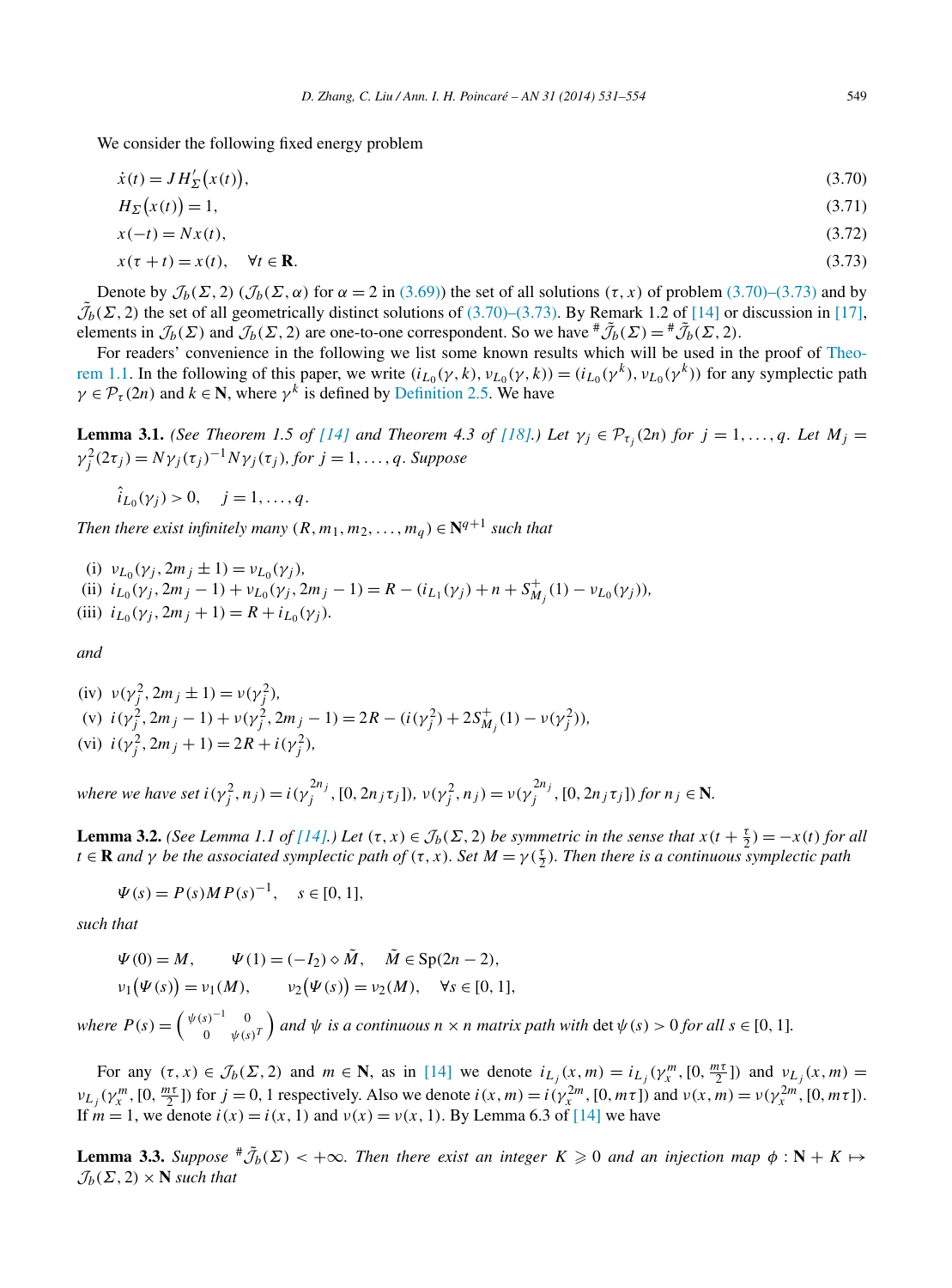<span id="page-19-0"></span>(i) *For any*  $k \in \mathbb{N} + K$ ,  $[(\tau, x)] \in \mathcal{J}_b(\Sigma, 2)$  *and*  $m \in \mathbb{N}$  *satisfying*  $\phi(k) = ([(\tau, x)], m$ *), there holds* 

$$
i_{L_0}(x,m) \leq k - 1 \leq i_{L_0}(x,m) + \nu_{L_0}(x,m) - 1,
$$

*where x has minimal period τ .*

(ii) For any  $k_i \in \mathbb{N} + K$ ,  $k_1 < k_2$ ,  $(\tau_i, x_i) \in \mathcal{J}_b(\Sigma, 2)$  satisfying  $\phi(k_i) = (\{( \tau_i, x_i) \}, m_i)$  with  $j = 1, 2$  and  $[(\tau_1, x_1)] = [(\tau_2, x_2)]$ , there holds

 $m_1 < m_2$ .

**Lemma 3.4.** (See Lemma 7.2 of [\[14\].](#page-23-0)) Let  $\gamma \in \mathcal{P}_{\tau}(2n)$  be extended to  $[0, +\infty)$  by  $\gamma(\tau + t) = \gamma(t)\gamma(\tau)$  for all  $t > 0$ . *Suppose*  $\gamma(\tau) = M = P^{-1}(I_2 \diamond \tilde{M})P$  *with*  $\tilde{M} \in \text{Sp}(2n-2)$  *and*  $i(\gamma) \geq n$ *. Then we have* 

$$
i(\gamma, 2) + 2S_{M^2}^+(1) - \nu(\gamma, 2) \ge n + 2.
$$

**Lemma 3.5.** *(See Lemma 7.3 of [\[14\].](#page-23-0)) For any*  $(\tau, x) \in \mathcal{J}_b(\Sigma, 2)$  *and*  $m \in \mathbb{N}$ *, we have* 

$$
i_{L_0}(x, m + 1) - i_{L_0}(x, m) \ge 1,
$$
  
\n
$$
i_{L_0}(x, m + 1) + \nu_{L_0}(x, m + 1) - 1 \ge i_{L_0}(x, m + 1) > i_{L_0}(x, m) + \nu_{L_0}(x, m) - 1.
$$

**Proof of Theorem 1.1.** By Theorem 1.1 of [\[14\]](#page-23-0) we have  $\sharp \tilde{J}_b(\Sigma) \geqslant [\frac{n}{2}] + 1$  for  $n \in \mathbb{N}$ . So we only need to prove [Theorem 1.1](#page-3-0) for the case  $n \geq 3$  and *n* is odd. The method of the proof is similar as that of [\[14\].](#page-23-0)

It is suffices to consider the case  $^{\#}\tilde{\mathcal{J}}_b(\Sigma) < +\infty$ . Since  $-\Sigma = \Sigma$ , for  $(\tau, x) \in \mathcal{J}_b(\Sigma, 2)$  we have

$$
H_{\Sigma}(x) = H_{\Sigma}(-x),
$$
  
\n
$$
H'_{\Sigma}(x) = -H'_{\Sigma}(-x),
$$
  
\n
$$
H''_{\Sigma}(x) = H''_{\Sigma}(-x).
$$
\n(3.74)

So  $(\tau, -x) \in \mathcal{J}_b(\Sigma, 2)$ . By (3.74) and the definition of  $\gamma_x$  we have that

$$
\gamma_x=\gamma_{-x}.
$$

So we have

$$
(i_{L_0}(x, m), v_{L_0}(x, m)) = (i_{L_0}(-x, m), v_{L_0}(-x, m)),(i_{L_1}(x, m), v_{L_1}(x, m)) = (i_{L_1}(-x, m), v_{L_1}(-x, m)), \forall m \in \mathbb{N}.
$$
\n(3.75)

So we can write

$$
\tilde{\mathcal{J}}_b(\Sigma, 2) = \{ [(\tau_j, x_j)] \mid j = 1, \dots, p \} \cup \{ [(\tau_k, x_k)], [(\tau_k, -x_k)] \mid k = p + 1, \dots, p + q \},
$$
\n(3.76)

with  $x_j(\mathbf{R}) = -x_j(\mathbf{R})$  for  $j = 1, ..., p$  and  $x_k(\mathbf{R}) \neq -x_k(\mathbf{R})$  for  $k = p + 1, ..., p + q$ . Here we remind that  $(\tau_j, x_j)$ has minimal period  $\tau_j$  for  $j = 1, ..., p + q$  and  $x_j(\frac{\tau_j}{2} + t) = -x_j(t)$ ,  $t \in \mathbb{R}$  for  $j = 1, ..., p$ .

By [Lemma 3.3](#page-18-0) we have an integer  $K \ge 0$  and an injection map  $\phi : \mathbb{N} + K \to \mathcal{J}_b(\Sigma, 2) \times \mathbb{N}$ . By (3.75),  $(\tau_k, x_k)$  and  $(\tau_k, -x_k)$  have the same  $(i_{L_0}, v_{L_0})$ -indices. So by [Lemma 3.3,](#page-18-0) without loss of generality, we can further require that

$$
\operatorname{Im}(\phi) \subseteq \left\{ \left[ (\tau_k, x_k) \right] \mid k = 1, 2, \dots, p + q \right\} \times \mathbf{N}.
$$
\n
$$
(3.77)
$$

By the strict convexity of  $H_{\Sigma}$  and (6.19) of [\[14\],](#page-23-0) we have

 $\hat{i}_{L_0}(x_k) > 0, \quad k = 1, 2, \ldots, p+q.$ 

Applying [Lemma 3.1](#page-18-0) to the following associated symplectic paths

$$
\gamma_1, \ldots, \gamma_{p+q}, \gamma_{p+q+1}, \ldots, \gamma_{p+2q}
$$

of  $(\tau_1, x_1), \ldots, (\tau_{p+q}, x_{p+q}), (2\tau_{p+1}, x_{p+1}^2), \ldots, (2\tau_{p+q}, x_{p+q}^2)$  respectively, there exists a vector  $(R, m_1, \ldots, m_q)$ *m*<sub>*n*+2*a*</sub>) ∈  $N^{p+2q+1}$  such that *R* > *K* + *n* and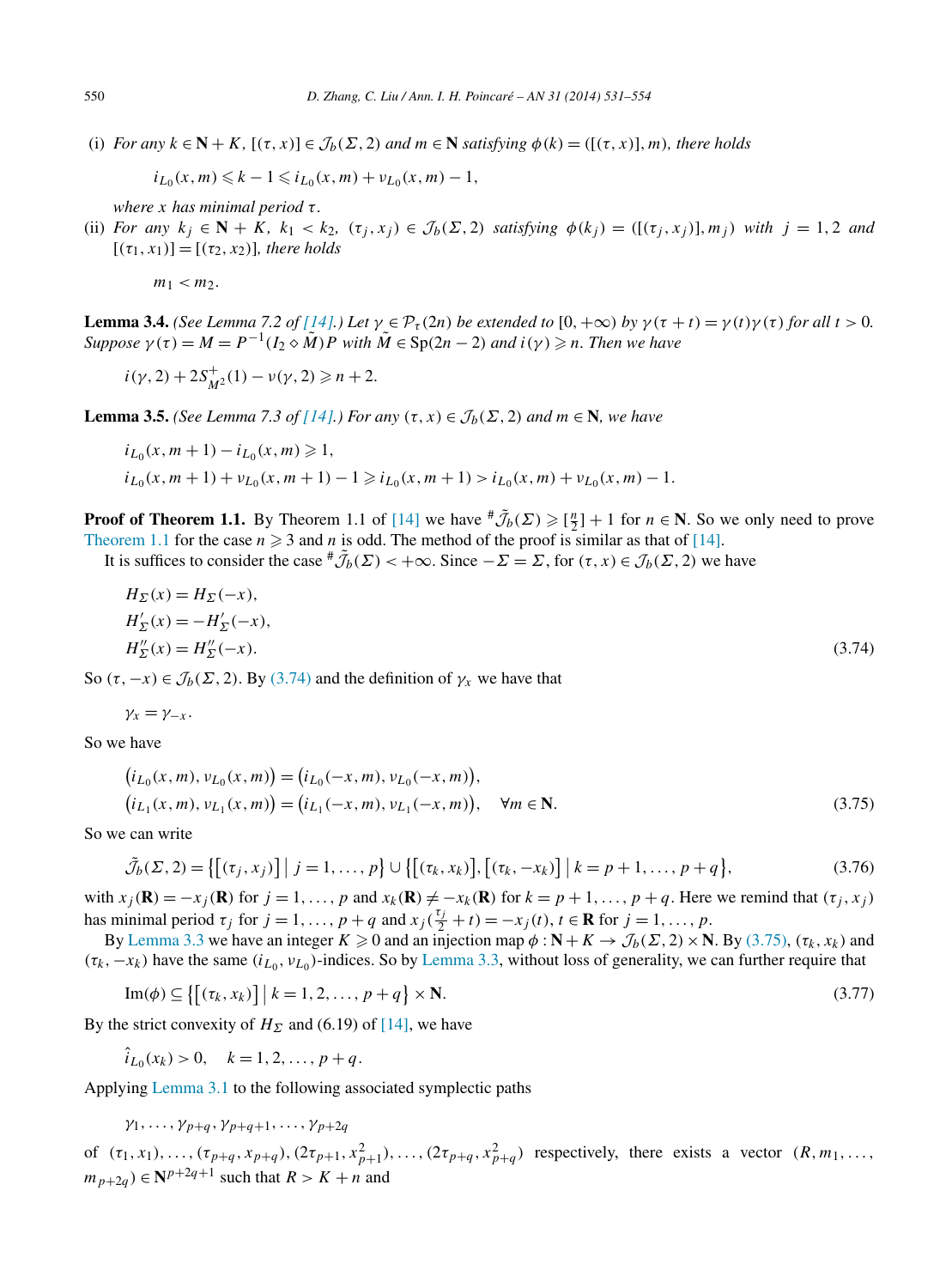<span id="page-20-0"></span>
$$
i_{L_0}(x_k, 2m_k + 1) = R + i_{L_0}(x_k),
$$
\n(3.78)

$$
i_{L_0}(x_k, 2m_k - 1) + \nu_{L_0}(x_k, 2m_k - 1) = R - (i_{L_1}(x_k) + n + S^+_{M_k}(1) - \nu_{L_0}(x_k)),
$$
\n(3.79)

 $f \text{or } k = 1, \ldots, p + q, M_k = \gamma_k^2(\tau_k)$ , and

$$
i_{L_0}(x_k, 4m_k + 2) = R + i_{L_0}(x_k, 2),
$$
\n(3.80)

$$
i_{L_0}(x_k, 4m_k - 2) + \nu_{L_0}(x_k, 4m_k - 2) = R - (i_{L_1}(x_k, 2) + n + S^+_{M_k}(1) - \nu_{L_0}(x_k, 2)),
$$
\n(3.81)

for  $k = p + q + 1, ..., p + 2q$  and  $M_k = \gamma_k^4 (2\tau_k) = \gamma_k^2 (\tau_k)^2$ . By [Lemma](#page-18-0) 3.1, we also have

$$
i(x_k, 2m_k + 1) = 2R + i(x_k),
$$
\n(3.82)

$$
i(x_k, 2m_k - 1) + v(x_k, 2m_k - 1) = 2R - (i(x_k) + 2S_{M_k}^+(1) - v(x_k)),
$$
\n(3.83)

 $f \text{or } k = 1, \ldots, p + q, M_k = \gamma_k^2(\tau_k)$ , and

$$
i(x_k, 4m_k + 2) = 2R + i(x_k, 2),
$$
\n(3.84)

$$
i(x_k, 4m_k - 2) + v(x_k, 4m_k - 2) = 2R - (i(x_k, 2) + 2S_{M_k}^+(1) - v(x_k, 2)),
$$
\n(3.85)

for  $k = p + q + 1, ..., p + 2q$  and  $M_k = \gamma_k^4 (2\tau_k) = \gamma_k^2 (\tau_k)^2$ . From [\(3.77\),](#page-19-0) we can set

$$
\phi(R - (s - 1)) = ([(\tau_{k(s)}, x_{k(s)})], m(s)), \quad \forall s \in S := \left\{1, 2, \ldots, \left[\frac{n+1}{2}\right] + 1\right\},\
$$

where  $k(s) \in \{1, 2, ..., p + q\}$  and  $m(s) \in \mathbb{N}$ .

We continue our proof to study the symmetric and asymmetric orbits separately. Let

$$
S_1 = \{s \in S \mid k(s) \leqslant p\}, \qquad S_2 = S \setminus S_1.
$$

We shall prove that  $*S_1 \leq p$  and  $*S_2 \leq 2q$ , together with the definitions of  $S_1$  and  $S_2$ , these yield [Theorem 1.1.](#page-3-0)

**Claim 1.**  $^{\#}S_1 \leqslant p$ .

**Proof.** By the definition of  $S_1$ ,  $([\tau_{k(s)}, x_{k(s)})]$ ,  $m(s)$  is symmetric when  $k(s) \leq p$ . We further prove that  $m(s) =$  $2m_{k(s)}$  for  $s \in S_1$ .

In fact, by the definition of  $\phi$  and [Lemma 3.3,](#page-18-0) for all  $s = 1, 2, ..., \lfloor \frac{n+1}{2} \rfloor + 1$  we have

$$
i_{L_0}(x_{k(s)}, m(s)) \leq (R - (s - 1)) - 1 = R - s
$$
  
 
$$
\leq i_{L_0}(x_{k(s)}, m(s)) + \nu_{L_0}(x_{k(s)}, m(s)) - 1.
$$
 (3.86)

By the strict convexity of  $H_{\Sigma}$  and [Lemma 2.2,](#page-5-0) we have  $i_{L_0}(x_{k(s)}) \geq 0$ , so there holds

$$
i_{L_0}(x_{k(s)}, m(s)) \le R - s < R \le R + i_{L_0}(x_{k(s)}) = i_{L_0}(x_{k(s)}, 2m_{k(s)} + 1),\tag{3.87}
$$

for every  $s = 1, 2, \ldots, \lfloor \frac{n+1}{2} \rfloor + 1$ , where we have used (3.78) in the last equality. Note that the proofs of (3.86) and (3.87) do not depend on the condition  $s \in S_1$ .

By [Lemma 3.2,](#page-18-0)  $\gamma_{x_k}$  satisfies conditions of [Theorem 3.1](#page-9-0) with  $\tau = \frac{\tau_k}{2}$ . Note that by definition  $i_{L_1}(x_k) = i_{L_1}(\gamma_{x_k})$  and  $v_{L_0}(x_k) = v_{L_0}(\gamma_{x_k})$ . So by [Theorem 3.1](#page-9-0) we have

$$
i_{L_1}(x_k) + S_{M_k}^+(1) - \nu_{L_0}(x_k) > \frac{1-n}{2}, \quad \forall k = 1, \dots, p. \tag{3.88}
$$

Also for  $1 \leqslant s \leqslant \lfloor \frac{n+1}{2} \rfloor + 1$ , we have

$$
-\frac{n+3}{2} = -\left(\left[\frac{n+1}{2}\right]+1\right) \le -s.\tag{3.89}
$$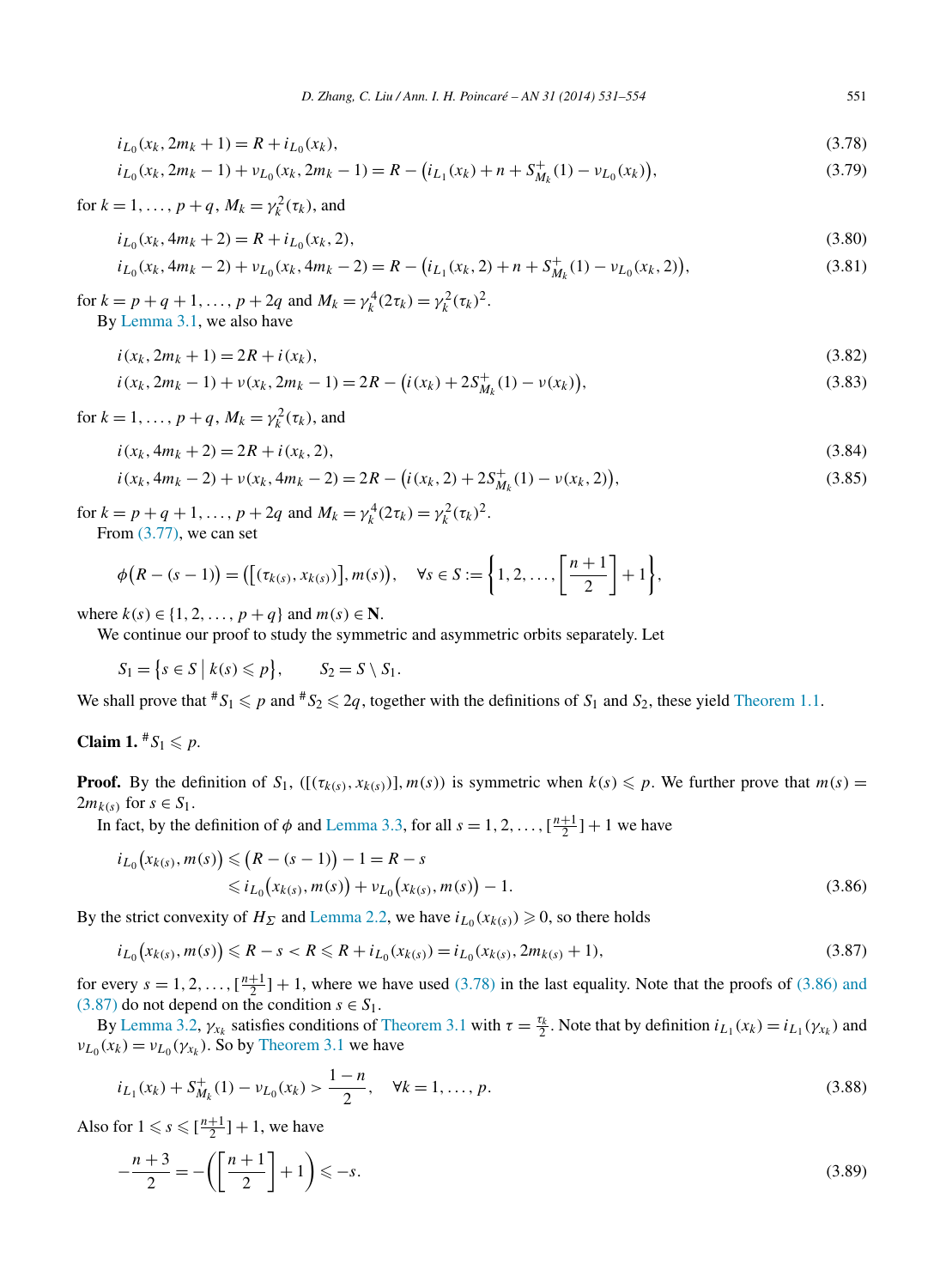<span id="page-21-0"></span>Hence by [\(3.86\), \(3.88\) and \(3.89\),](#page-20-0) if  $k(s) \leq p$  we have

$$
i_{L_0}(x_{k(s)}, 2m_{k(s)} - 1) + \nu_{L_0}(x_{k(s)}, 2m_{k(s)} - 1) - 1
$$
  
=  $R - (i_{L_1}(x_{k(s)}) + n + S_{M_{k(s)}}^+(1) - \nu_{L_0}(x_{k(s)})) - 1$   
<  $R - \frac{1 - n}{2} - 1 - n = R - \frac{n + 3}{2} \le R - s$   
 $\le i_{L_0}(x_{k(s)}, m(s)) + \nu_{L_0}(x_{k(s)}, m(s)) - 1.$  (3.90)

Thus by  $(3.87)$  and  $(3.90)$  and Lemma 3.5 of  $[14]$  we have

$$
2m_{k(s)} - 1 < m(s) < 2m_{k(s)} + 1. \tag{3.91}
$$

Hence

$$
m(s) = 2m_{k(s)}.\tag{3.92}
$$

So we have

$$
\phi(R - s + 1) = \left( \left[ (\tau_{k(s)}, x_{k(s)}) \right], 2m_{k(s)} \right), \quad \forall s \in S_1.
$$
\n(3.93)

Then by the injectivity of  $\phi$ , it induces another injection map

$$
\phi_1: S_1 \to \{1, \ldots, p\}, \quad s \mapsto k(s). \tag{3.94}
$$

Therefore  $^{\#}S_1 \leq p$ . [Claim 1](#page-20-0) is proved.

**Claim 2.**  $*S_2 \le 2q$ .

**Proof.** By the formulas  $(3.82)$ – $(3.85)$ , and  $(59)$  of  $[13]$  (also Claim 4 on p. 352 of  $[16]$ ), we have

$$
m_k = 2m_{k+q} \quad \text{for } k = p+1, \, p+2, \dots, p+q. \tag{3.95}
$$

We set  $A_k = i_{L_1}(x_k, 2) + S_{M_k}^+(1) - \nu_{L_0}(x_k, 2)$  and  $B_k = i_{L_0}(x_k, 2) + S_{M_k}^+(1) - \nu_{L_1}(x_k, 2), p + 1 \le k \le p + q$ , where *M<sub>k</sub>* =  $\gamma_k(2\tau_k) = \gamma(\tau_k)^2$ . By [\(3.7\),](#page-9-0) we have

$$
\mathcal{A}_k + \mathcal{B}_k = i(x_k, 2) + 2S_{M_k}^+(1) - \nu(x_k, 2) - n, \qquad p + 1 \le k \le p + q. \tag{3.96}
$$

By similar discussion of the proof of [Lemma 3.2,](#page-18-0) for any  $p + 1 \leq k \leq p + q$  there exist  $P_k \in \text{Sp}(2n)$  and  $\tilde{M}_k \in$  $Sp(2n-2)$  such that

$$
\gamma(\tau_k) = P_k^{-1}(I_2 \diamond \tilde{M}_k) P_k.
$$

Hence by [Lemma 3.4](#page-19-0) and (3.96), we have

$$
\mathcal{A}_k + \mathcal{B}_k \geqslant n + 2 - n = 2. \tag{3.97}
$$

By [Theorem 2.1,](#page-6-0) there holds

$$
|\mathcal{A}_k - \mathcal{B}_k| = |(i_{L_0}(x_k, 2) + \nu_{L_0}(x_k, 2)) - (i_{L_1}(x_k, 2) + \nu_{L_1}(x_k, 2))| \le n.
$$
\n(3.98)

So by (3.97) and (3.98) we have

$$
\mathcal{A}_k \geq \frac{1}{2} \big( (\mathcal{A}_k + \mathcal{B}_k) - |\mathcal{A}_k - \mathcal{B}_k| \big) \geq \frac{2 - n}{2}, \quad p + 1 \leq k \leq p + q. \tag{3.99}
$$

By [\(3.81\), \(3.86\), \(3.89\), \(3.95\) and \(3.99\),](#page-20-0) for  $p + 1 \le k(s) \le p + q$  we have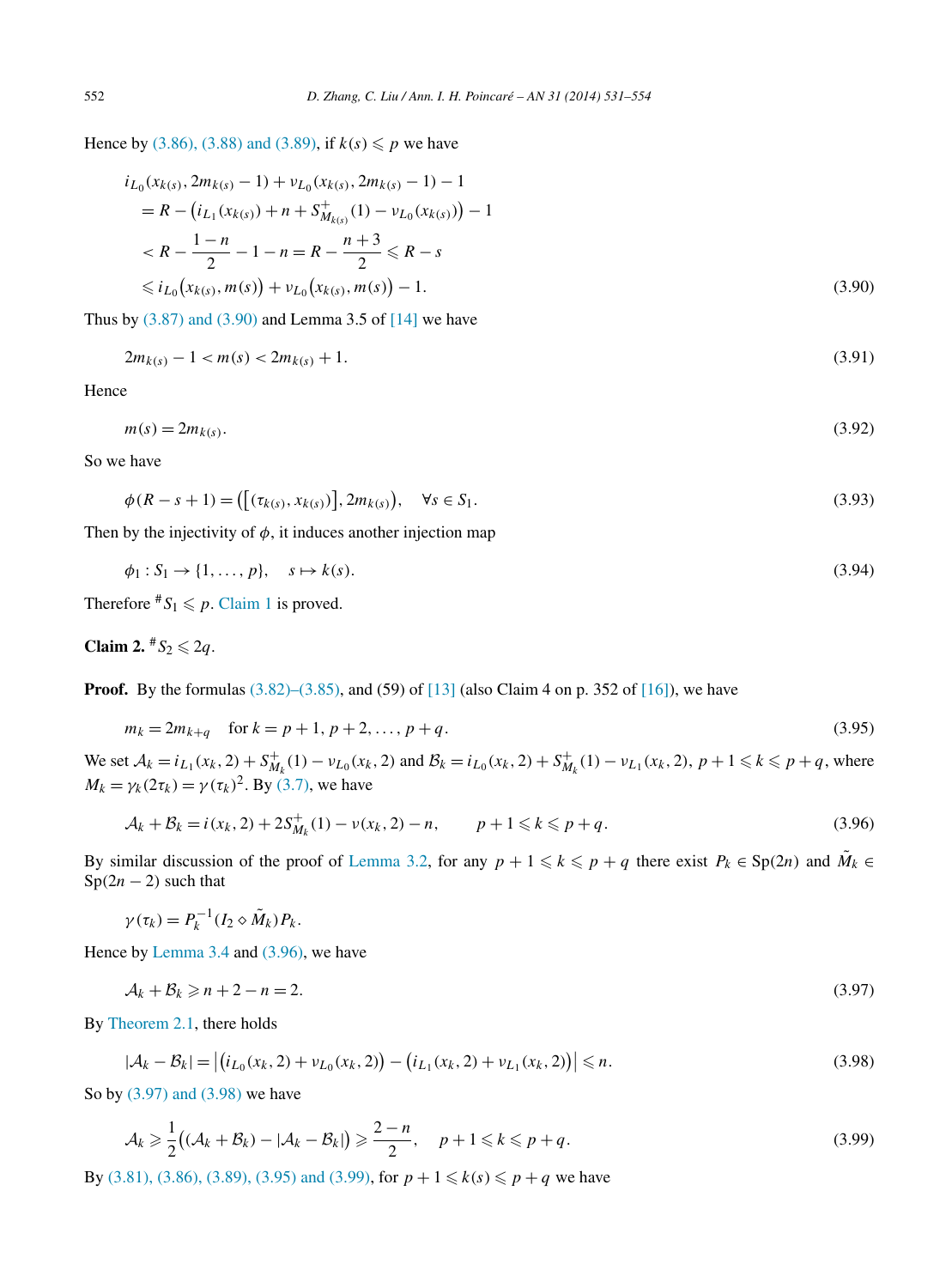$$
i_{L_0}(x_{k(s)}, 2m_{k(s)} - 2) + \nu_{L_0}(x_{k(s)}, 2m_{k(s)} - 2) - 1
$$
  
=  $i_{L_0}(x_{k(s)}, 4m_{k(s)+q} - 2) + \nu_{L_0}(x_{k(s)}, 4m_{k(s)+q} - 2) - 1$   
=  $R - (i_{L_1}(x_{k(s)}, 2) + n + S_{M_{k(s)}}^+(1) - \nu_{L_0}(x_{k(s)}, 2)) - 1$   
=  $R - A_{k(s)} - 1 - n$   
 $\leq R - \frac{2 - n}{2} - 1 - n$   
=  $R - (2 + \frac{n}{2})$   
 $\leq R - \frac{n + 3}{2}$   
 $\leq R - s$   
 $\leq i_{L_0}(x_{k(s)}, m(s)) + \nu_{L_0}(x_{k(s)}, m(s)) - 1.$  (3.100)  
by (3.87), (3.100) and Lemma 3.5, we have

Thus by

$$
2m_{k(s)} - 2 < m(s) < 2m_{k(s)} + 1, \qquad p < k(s) \leqslant p + q.
$$

So

$$
m(s) \in \{2m_{k(s)}-1, 2m_{k(s)}\}, \text{ for } p < k(s) \leq p+q.
$$

Especially this yields that for any  $s_0$  and  $s \in S_2$ , if  $k(s) = k(s_0)$ , then

$$
m(s) \in \{2m_{k(s)}-1, 2m_{k(s)}\} = \{2m_{k(s_0)}-1, 2m_{k(s_0)}\}.
$$

Thus by the injectivity of the map  $\phi$  from [Lemma 3.3,](#page-18-0) we have

$$
\mathbb{*}\big\{s\in S_2\big\vert k(s)=k(s_0)\big\}\leqslant 2
$$

which yields [Claim 2.](#page-21-0)

By [Claim](#page-20-0) 1 and [Claim 2,](#page-21-0) we have

$$
{}^{\#}\tilde{\mathcal{J}}_b(\Sigma) = {}^{\#}\tilde{\mathcal{J}}_b(\Sigma, 2) = p + 2q \geq {}^{\#}S_1 + {}^{\#}S_2 = \left[\frac{n+1}{2}\right] + 1.
$$

The proof of [Theorem 1.1](#page-3-0) is complete.  $\Box$ 

**Proof of Theorem 1.2.** By [\[13\],](#page-23-0) there are at least *n* closed characteristics on every  $C^2$  compact convex central symmetric hypersurface  $\Sigma$  of  $\mathbb{R}^{2n}$ . Hence by [Example 1.1](#page-3-0) the assumption of [Theorem 1.2](#page-3-0) is reasonable. Here we prove the case  $n = 5$ , the proof of the case  $n = 4$  is the same.

We call a closed characteristic *x* on  $\Sigma$  a *dual brake orbit* on  $\Sigma$  if  $x(-t) = -Nx(t)$ . Then by the similar proof of Lemma 3.1 of [\[22\],](#page-23-0) a closed characteristic *x* on *Σ* can became a dual brake orbit after suitable time translation if and only if  $x(\mathbf{R}) = -Nx(\mathbf{R})$ . So by Lemma 3.1 of [\[22\]](#page-23-0) again, if a closed characteristic *x* on  $\Sigma$  can both became brake orbits and dual brake orbits after suitable translation, then  $x(\mathbf{R}) = Nx(\mathbf{R})$ . Thus  $x(\mathbf{R}) = -x(\mathbf{R})$ .

Since we also have  $-N\Sigma = \Sigma$ ,  $(-N)^2 = I_{2n}$  and  $(-N)J = -J(-N)$ , dually by the same proof of [Theorem 1.1,](#page-3-0) there are at least  $[(n + 1)/2] + 1 = 4$  geometrically distinct dual brake orbits on  $\Sigma$ .

If there are exactly 5 closed characteristics on *Σ*. By [Theorem 1.1,](#page-3-0) four closed characteristics of them must be brake orbits after suitable time translation, then the fifth, say *y*, must be brake orbits after suitable time translation, otherwise  $Ny(-)$  will be the sixth geometrically distinct closed characteristic on  $\Sigma$  which yields a contradiction. Hence all closed characteristics on  $\Sigma$  must be brake orbits on  $\Sigma$ . By the same argument we can prove that all closed characteristics on  $\Sigma$  must be dual brake orbits on  $\Sigma$ . Then by the argument in the second paragraph of the proof of this theorem, all these five closed characteristics on *Σ* must be symmetric. Hence all of them must be symmetric brake orbits after suitable time translation. Thus we have proved the case  $n = 5$  of [Theorem 1.2](#page-3-0) and the proof of [Theorem 1.2](#page-3-0) is complete.  $\Box$